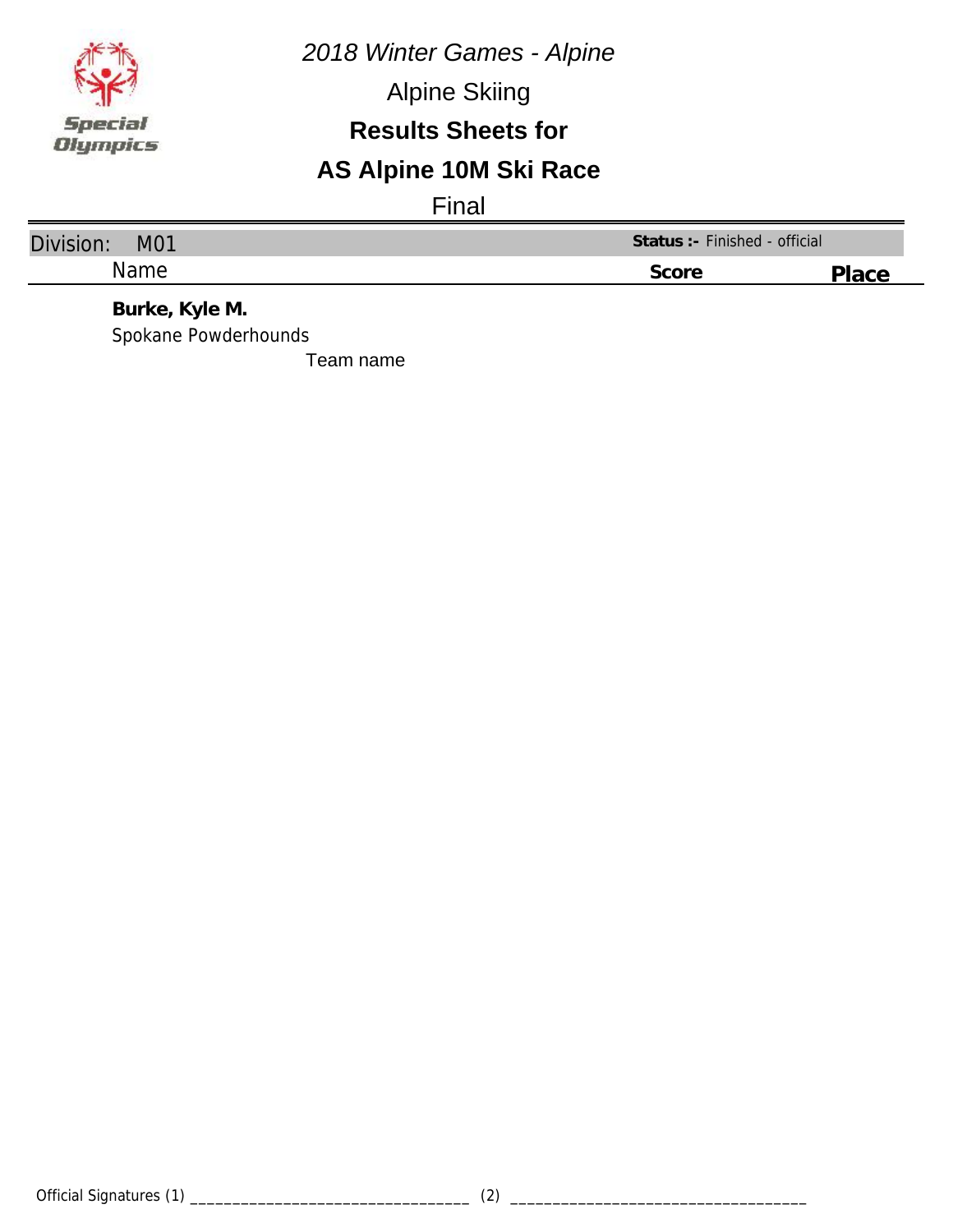

Alpine Skiing

## **Results Sheets for**

## **AS Alpine Advanced Giant Slalom**

| Division:<br>F <sub>1</sub>                                       | Status :- Finished - official |              |
|-------------------------------------------------------------------|-------------------------------|--------------|
| Name                                                              | Score                         | <b>Place</b> |
| Schubothe, Shirley Angelina<br>Sno Phantoms - Alpine<br>Team name | 00:50.13                      | 1st          |
| Whitehouse, Elizabeth<br>SkiHawks - Alpine<br>Team name           | 00:53.39                      | 2nd          |
| Van Oppen, Elizabeth Marie<br>Sno Phantoms - Alpine<br>Team name  | 00:53.55                      | 3rd          |
| Wilson, Shara Benson<br><b>Riverside Racers</b><br>Team name      | 00:55.28                      | 4th          |
| Friebe, Karen<br>Cascade Ridge Racers - Alpine<br>Team name       | 00:59.99                      | 5th          |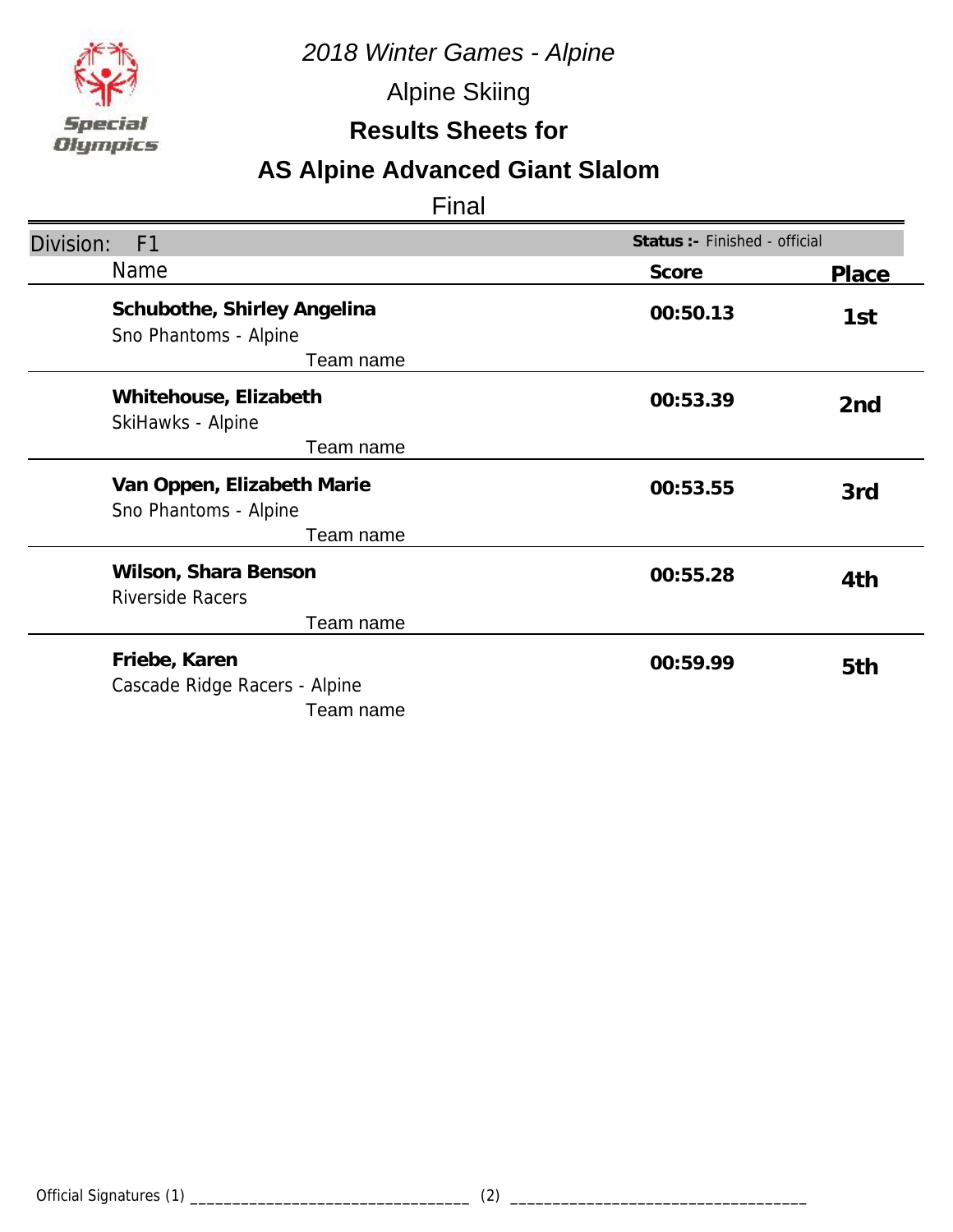

Alpine Skiing

### **Results Sheets for**

## **AS Alpine Advanced Giant Slalom**

| Division:<br>F <sub>2</sub>                    | Status :- Finished - official |                 |
|------------------------------------------------|-------------------------------|-----------------|
| <b>Name</b>                                    | Score                         | Place           |
| Shepherd, Catherine<br><b>Bluewood Bombers</b> | 00:58.82                      | 1st             |
| Team name                                      |                               |                 |
| Claussen, Kari<br>SkiHawks - Alpine            | 01:00.82                      | 2 <sub>nd</sub> |
| Team name                                      |                               |                 |
| Brown, Xan<br>SkiHawks - Alpine                | 01:05.74                      | 3rd             |
| Team name                                      |                               |                 |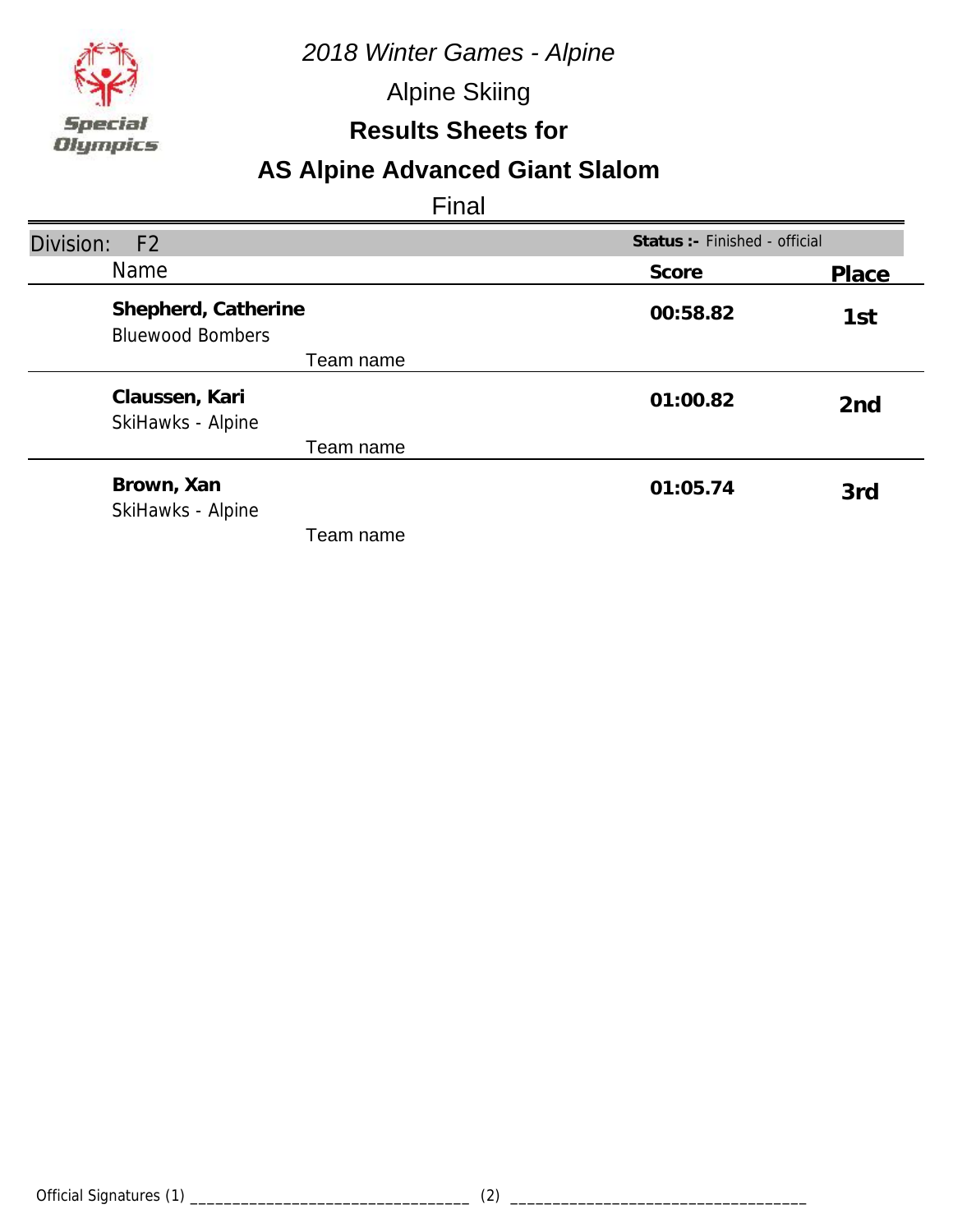

Alpine Skiing

### **Results Sheets for**

# **AS Alpine Advanced Giant Slalom**

| Division:<br>F <sub>3</sub>           |                       | Status :- Finished - official |
|---------------------------------------|-----------------------|-------------------------------|
| <b>Name</b>                           | Score                 | Place                         |
| Barry, Christina<br>SkiHawks - Alpine | 00:56.33<br>Team name | 1st                           |
| Moose, Kari Lynn<br>SkiHawks - Alpine | 01:01.93              | 2 <sub>nd</sub>               |
|                                       | Team name             |                               |
| Soha, Stephanie<br>SkiHawks - Alpine  | 01:02.92              | 3rd                           |
|                                       | Team name             |                               |
| Adelman, Devon<br>SkiHawks - Alpine   | 01:04.02              | 4th                           |
|                                       | Team name             |                               |
| Martin, Angela<br>SkiHawks - Alpine   | 01:08.82              | 5th                           |
|                                       | Team name             |                               |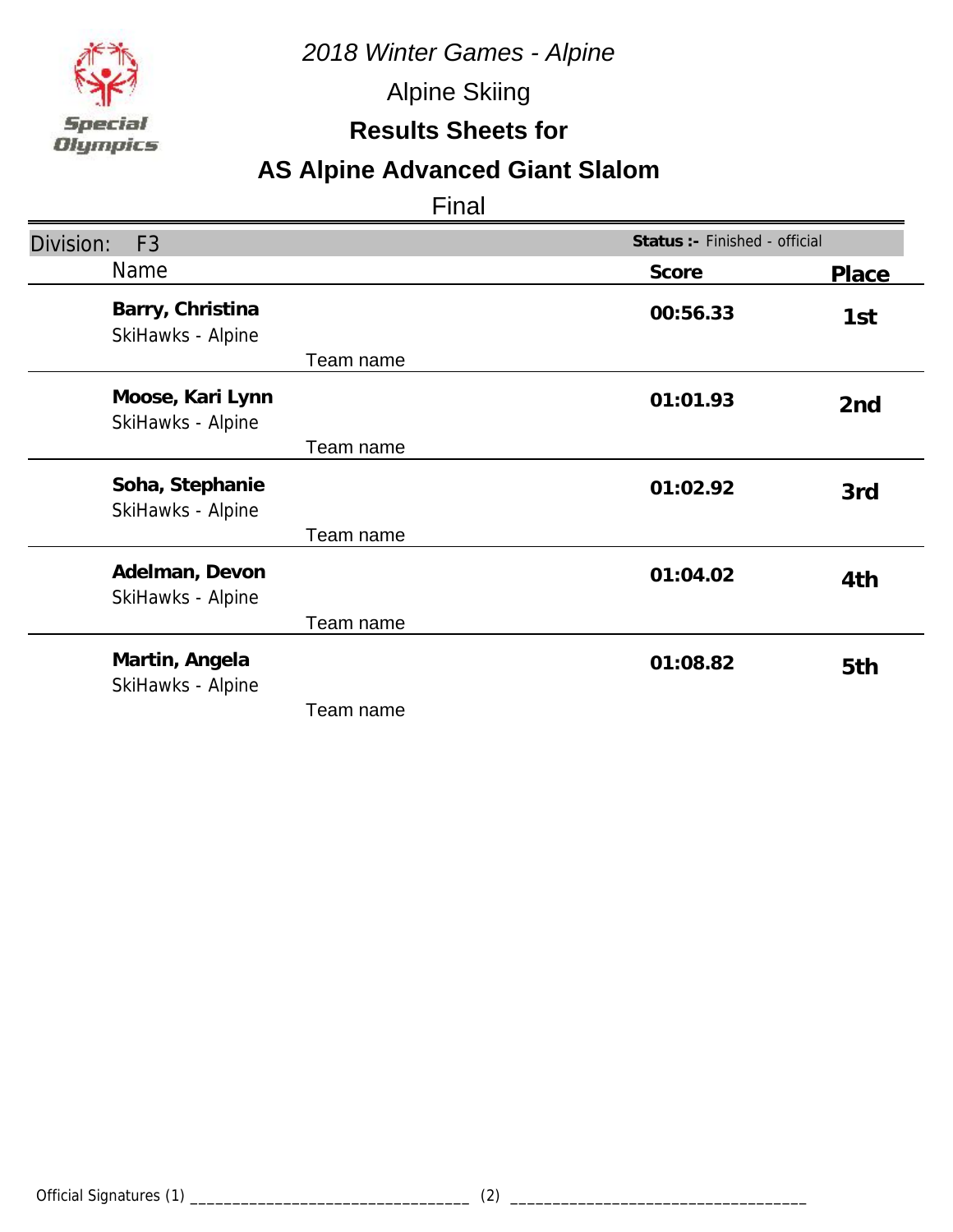

Alpine Skiing

### **Results Sheets for**

## **AS Alpine Advanced Giant Slalom**

| Division:<br>M1                                                 | Status :- Finished - official |                 |
|-----------------------------------------------------------------|-------------------------------|-----------------|
| Name                                                            | Score                         | Place           |
| Colburn, Chase<br><b>Riverside Racers</b>                       | 00:43.75                      | 1st             |
| Team name                                                       |                               |                 |
| Fender, Ashton<br>Cascade Ridge Racers - Alpine                 | 00:53.00                      | 2 <sub>nd</sub> |
| Team name                                                       |                               |                 |
| Nielsen, Connor<br><b>Tri-Cities Ski Wolves</b>                 | 00:54.85                      | 3rd             |
| Team name                                                       |                               |                 |
| Johnescu, Stephen<br>Cascade Ridge Racers - Alpine<br>Team name | 01:16.92                      | 4th             |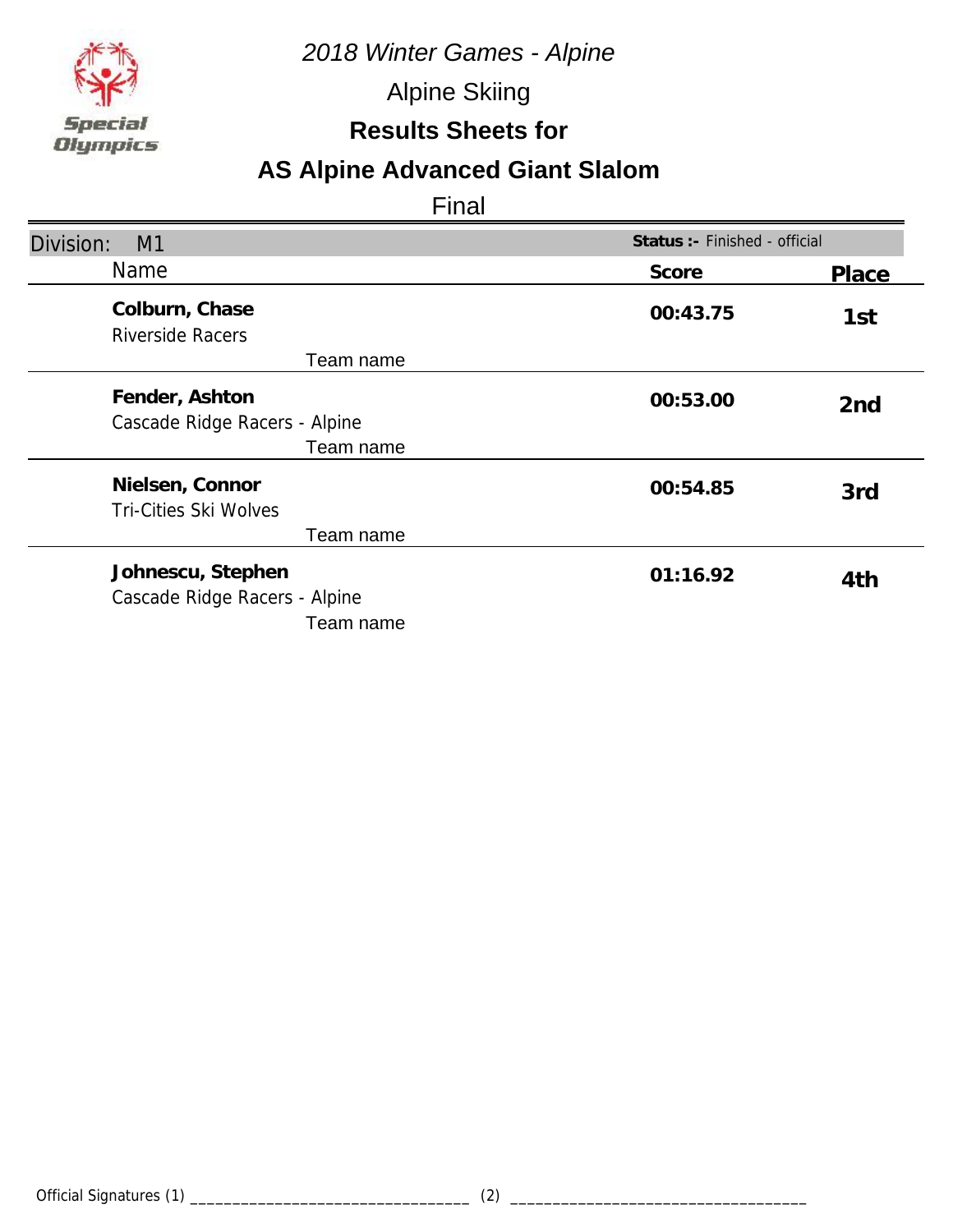

Alpine Skiing

### **Results Sheets for**

## **AS Alpine Advanced Giant Slalom**

| Division:<br>M <sub>2</sub>                     | Status :- Finished - official |                 |
|-------------------------------------------------|-------------------------------|-----------------|
| <b>Name</b>                                     | Score                         | Place           |
| Poor, Skyler<br>Baker 542 Ride-Alpine           | 00:41.73                      | 1st             |
| Team name                                       |                               |                 |
| Kaleikini, Travis N.<br><b>Riverside Racers</b> | 00:48.73                      | 2 <sub>nd</sub> |
| Team name                                       |                               |                 |
| Johnson, Kyle D.<br>49 Degrees North Stars      | 00:49.65                      | 3rd             |
| Team name                                       |                               |                 |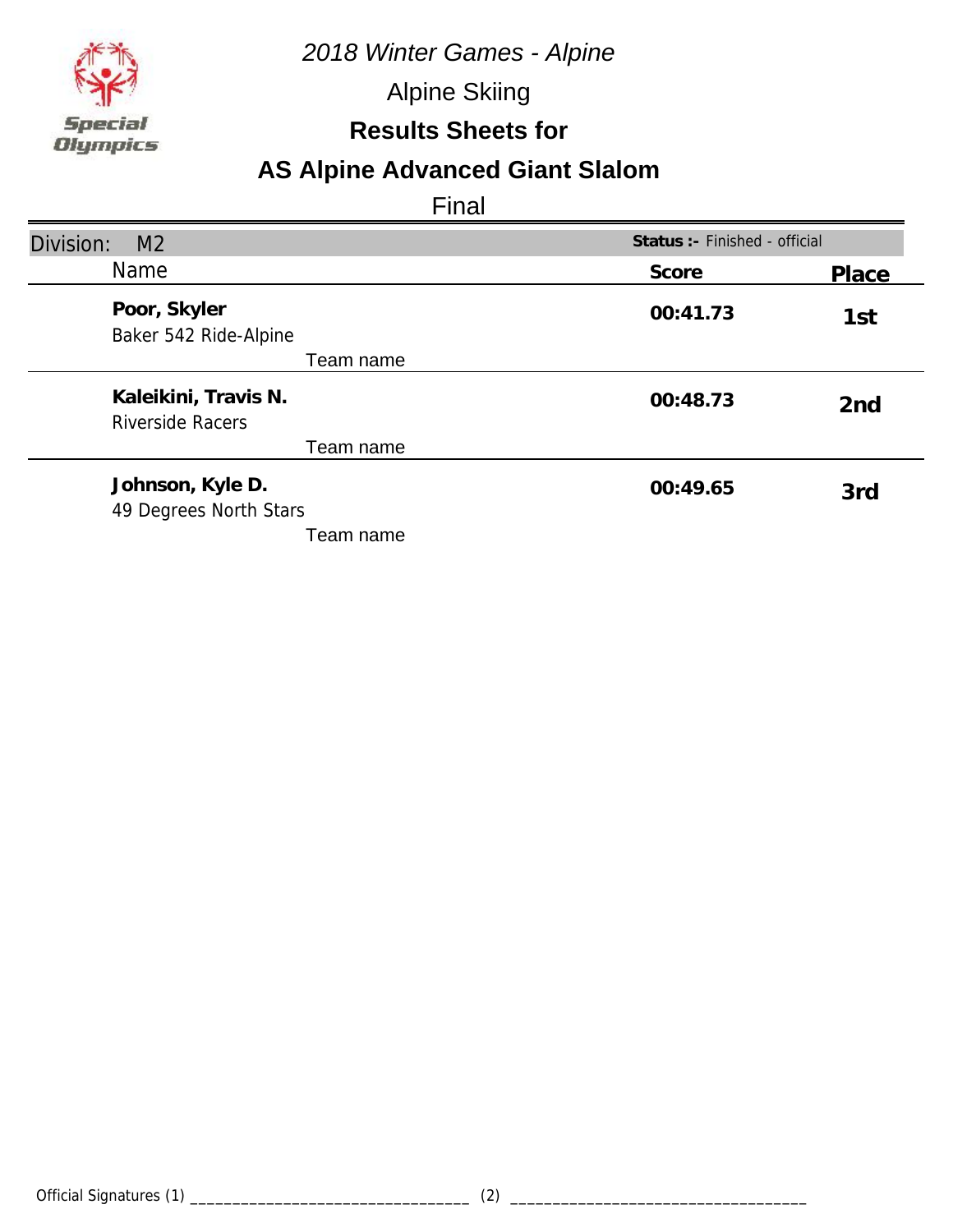

Alpine Skiing

## **Results Sheets for**

# **AS Alpine Advanced Giant Slalom**

| Division:<br>M <sub>3</sub>                                | Status :- Finished - official |                 |
|------------------------------------------------------------|-------------------------------|-----------------|
| Name                                                       | Score                         | <b>Place</b>    |
| Travis, Miles<br>SkiHawks - Alpine<br>Team name            | 00:52.98                      | 1st             |
| Serven, Bruce E.<br>49 Degrees North Stars<br>Team name    | 00:53.25                      | 2 <sub>nd</sub> |
| Johnson, Robert K.<br><b>Riverside Racers</b><br>Team name | 00:53.39                      | 3rd             |
| Meyer, Kenneth<br><b>Bluewood Bombers</b><br>Team name     | 00:54.22                      | 4th             |
| Silvestri, Colin<br>SkiHawks - Alpine<br>Team name         | 00:55.70                      | 5th             |
| Caldwell, Dan<br>SkiHawks - Alpine<br>Team name            | 00:56.32                      | 6th             |
| Cloud, Carl<br>Cascade Ridge Racers - Alpine<br>Team name  | 00:56.40                      | 7th             |
| Johnson, Tyler B.<br>Spokane Powderhounds<br>Team name     | 01:02.77                      | 8th             |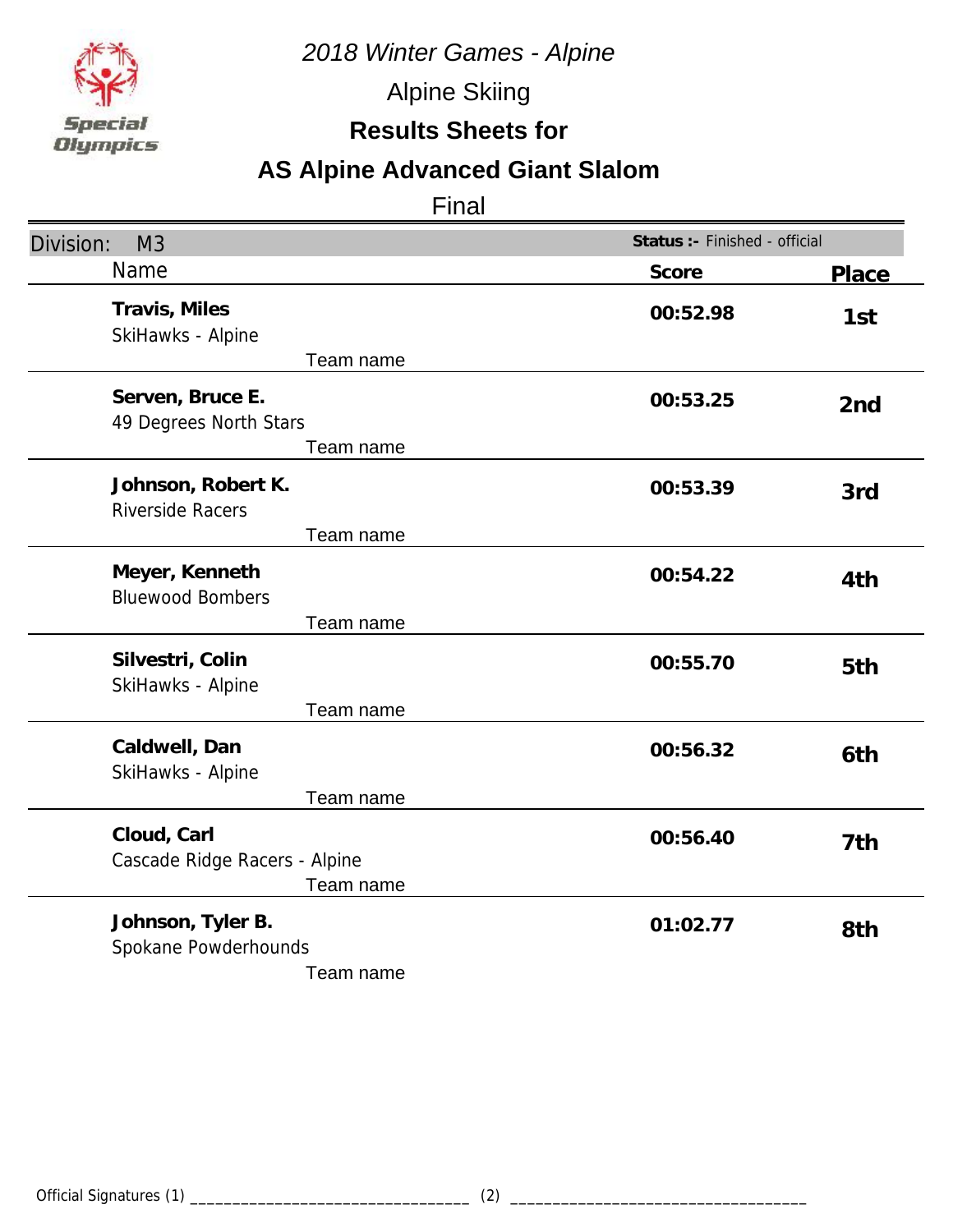

Alpine Skiing

## **Results Sheets for**

# **AS Alpine Advanced Giant Slalom**

| Division:<br>M4                                               | Status :- Finished - official |                 |
|---------------------------------------------------------------|-------------------------------|-----------------|
| Name                                                          | Score                         | Place           |
| Bookter, Colby<br>SkiHawks - Alpine<br>Team name              | 00:56.06                      | 1st             |
| McElwrath, Robert<br><b>Bluewood Bombers</b><br>Team name     | 00:58.52                      | 2 <sub>nd</sub> |
| Storer II, Cecil John<br><b>Riverside Racers</b><br>Team name | 01:01.09                      | 3rd             |
| Unbewust, Jerry<br>Spokane Powderhounds<br>Team name          | 01:03.77                      | 4th             |
| White, Robert<br><b>Bluewood Bombers</b><br>Team name         | 01:04.80                      | 5th             |
| Kinkade, Chris<br>SkiHawks - Alpine<br>Team name              | 01:05.76                      | 6th             |
| Ahmann, Shawn<br><b>Bluewood Bombers</b><br>Team name         | 01:10.70                      | 7th             |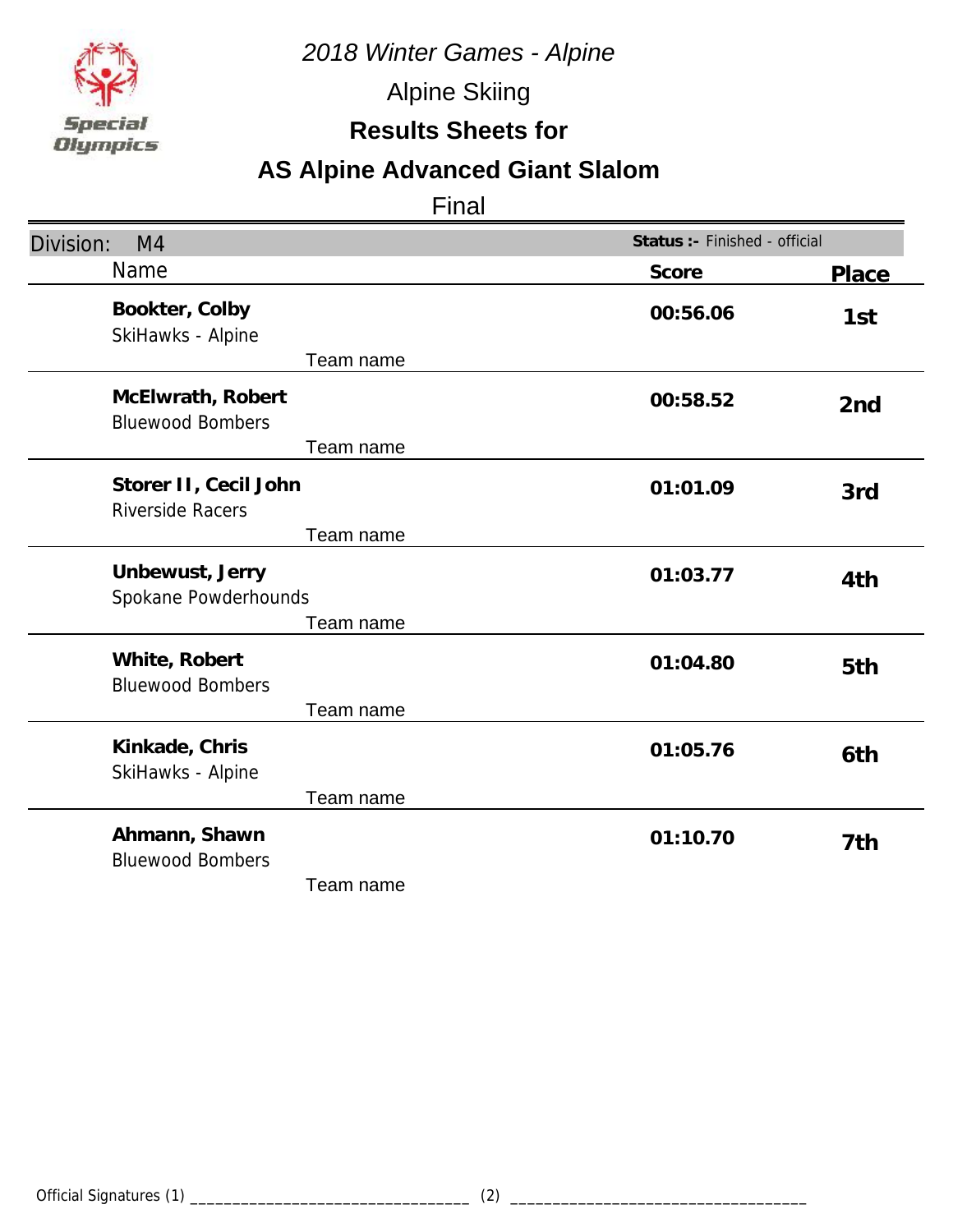

Alpine Skiing

### **Results Sheets for**

# **AS Alpine Advanced Giant Slalom**

| Division:<br>M <sub>5</sub>                    | Status : - Finished - official |                 |
|------------------------------------------------|--------------------------------|-----------------|
| <b>Name</b>                                    | Score                          | Place           |
| Uhler, Travis<br>Cascade Ridge Racers - Alpine | 01:07.32                       | 1st             |
| Team name                                      |                                |                 |
| Sudbeck, James<br>Sno Phantoms - Alpine        | 01:10.43                       | 2 <sub>nd</sub> |
| Team name                                      |                                |                 |
| Young, Evan P.<br><b>Tri-Cities Ski Wolves</b> | 01:10.94                       | 3rd             |
| Team name                                      |                                |                 |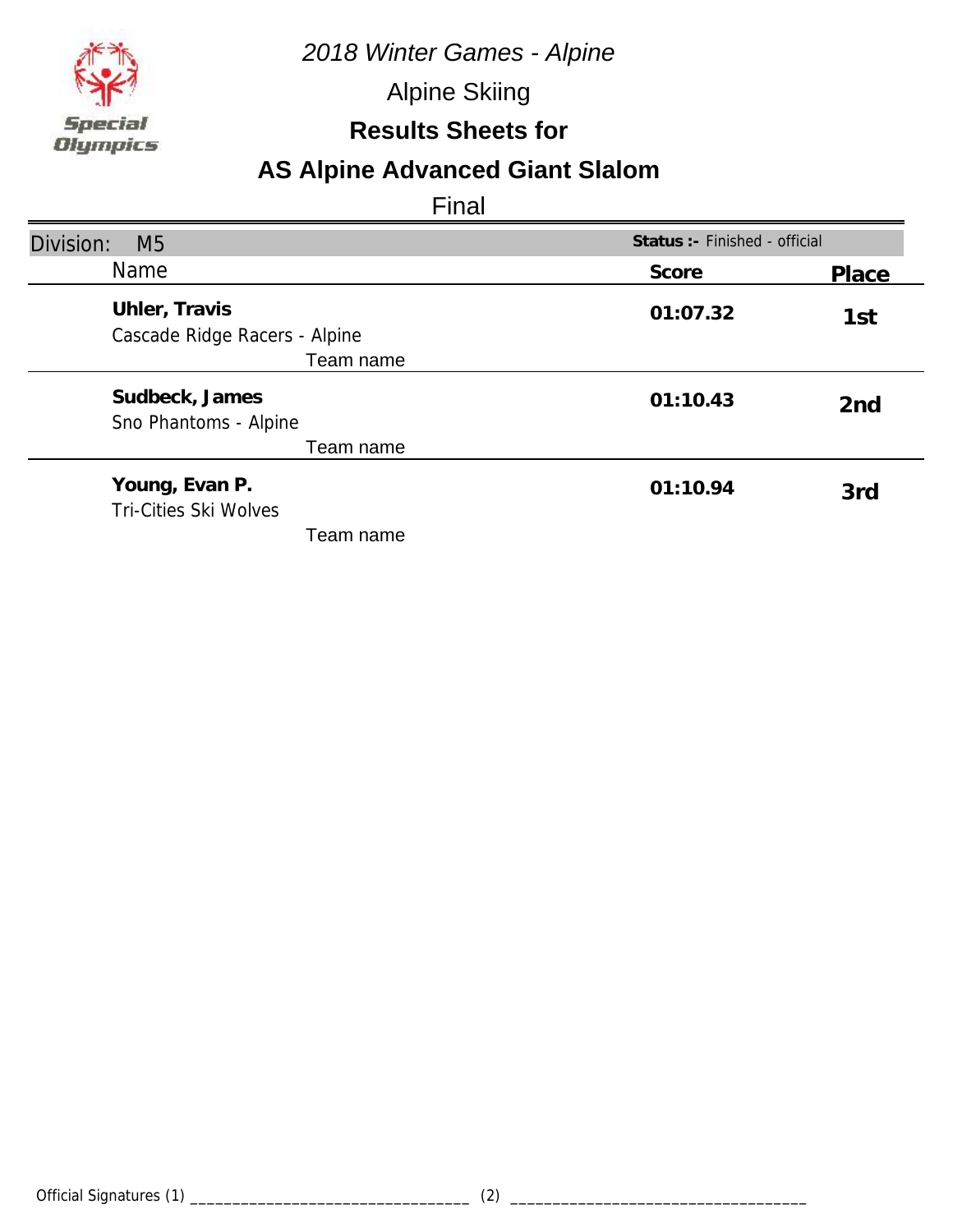

Alpine Skiing

**Results Sheets for**

## **AS Alpine Advanced Unified Giant Slalom**

| Division:<br>F <sub>1</sub>                         | Status : - Finished - official |                 |
|-----------------------------------------------------|--------------------------------|-----------------|
| <b>Name</b>                                         | Score                          | Place           |
| McKeown, Katie<br>SkiHawks - Alpine                 | 00:54.77                       | 1st             |
| Team name McKeown/McKeo                             |                                |                 |
| McKeown, Kelly<br>SkiHawks - Alpine                 | 00:53.32                       | 1st             |
| Team name McKeown/McKeo                             |                                |                 |
| Rose, Isabella<br>Mission Ridge Mountain Lions      | 00:55.45                       | 2 <sub>nd</sub> |
| Team name Mission Ridge Te                          |                                |                 |
| Stumbaugh, Diana L.<br>Mission Ridge Mountain Lions | 00:59.97                       | 2 <sub>nd</sub> |
| Team name Mission Ridge Te                          |                                |                 |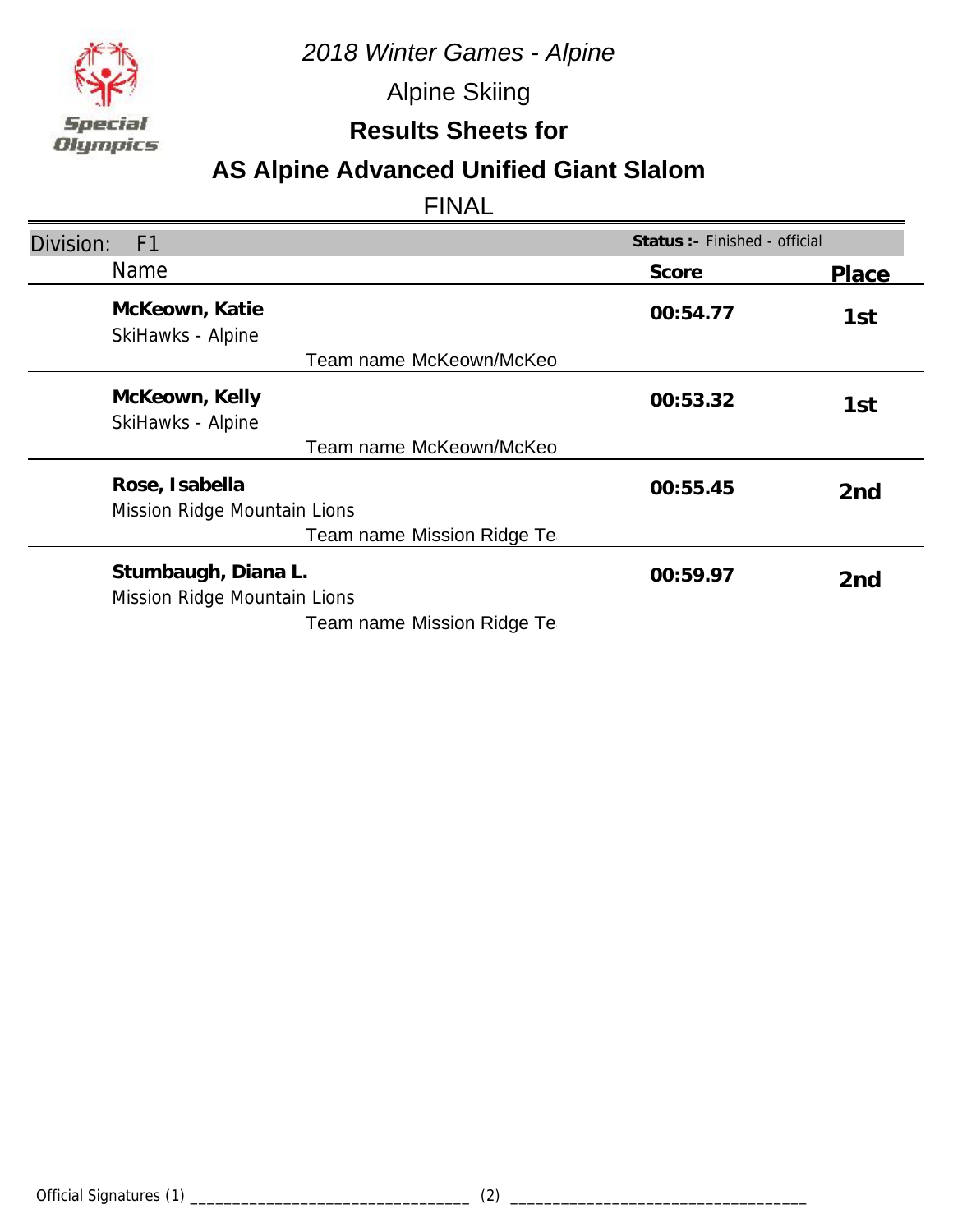

Alpine Skiing

**Results Sheets for**

## **AS Alpine Advanced Unified Giant Slalom**

| Division:<br>F <sub>2</sub>             |                           | Status :- Finished - official |                 |
|-----------------------------------------|---------------------------|-------------------------------|-----------------|
| Name                                    |                           | Score                         | Place           |
| Gary, Julia<br>SkiHawks - Alpine        |                           | 00:57.63                      | 1st             |
|                                         | Team name Kilroy/Gary     |                               |                 |
| Kilroy, Tena Renee<br>SkiHawks - Alpine |                           | 01:05.32                      | 1st             |
|                                         | Team name Kilroy/Gary     |                               |                 |
| Dalrymple, Erika<br>SkiHawks - Alpine   |                           | 00:53.30                      | 2 <sub>nd</sub> |
|                                         | Team name Dalrymple/Mouge |                               |                 |
| Mougel, Marjorie<br>SkiHawks - Alpine   |                           | 01:21.47                      | 2 <sub>nd</sub> |
|                                         | Team name Dalrymple/Mouge |                               |                 |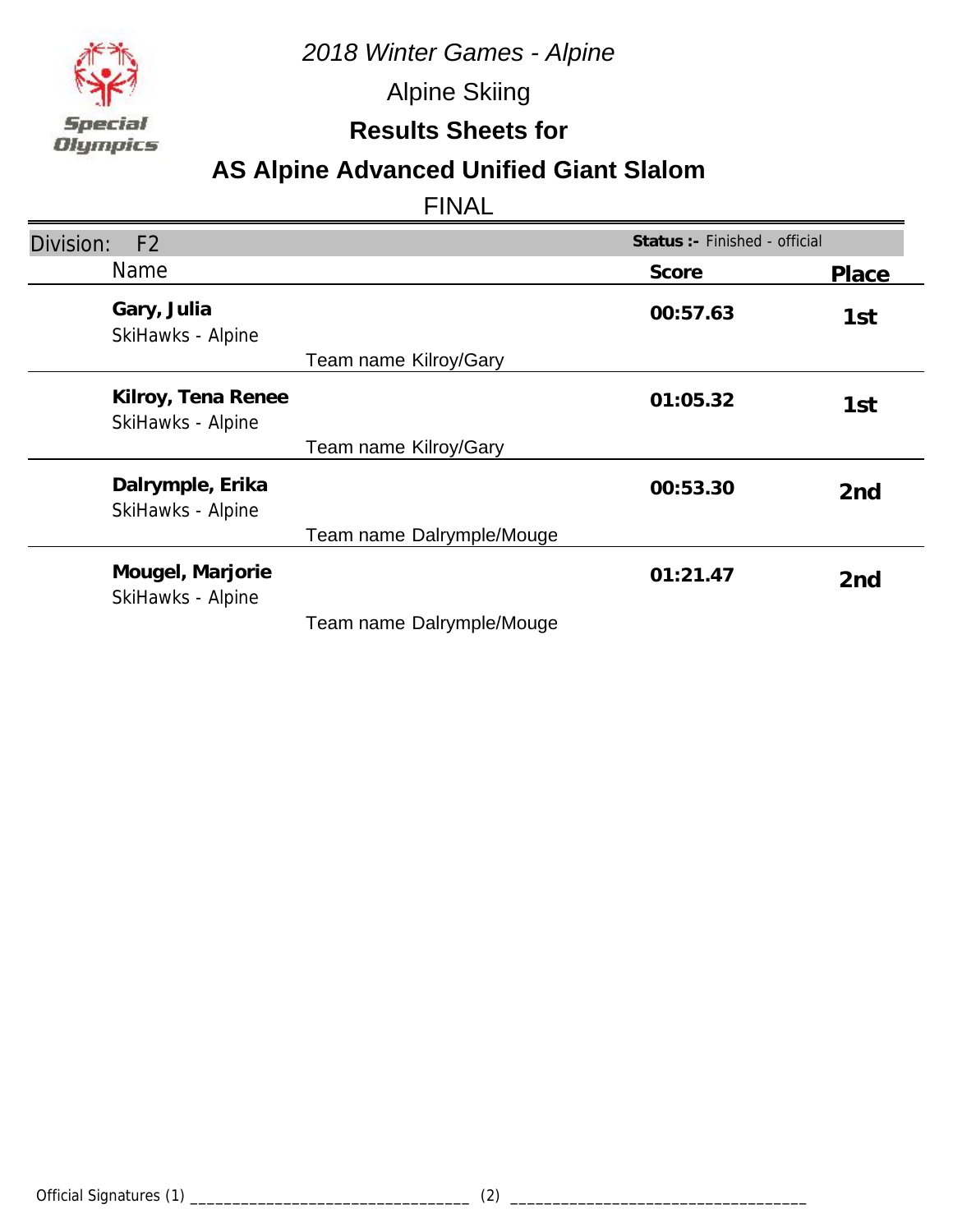

Alpine Skiing

**Results Sheets for**

## **AS Alpine Advanced Unified Giant Slalom**

| Division:<br>M1                              | Status :- Finished - official |                 |
|----------------------------------------------|-------------------------------|-----------------|
| Name                                         | Score                         | Place           |
| Hartley, Reid<br>Baker 542 Ride-Alpine       | 00:56.28                      | 1st             |
| Team name Hartley/Henderso                   |                               |                 |
| Henderson, Chandler<br>Baker 542 Ride-Alpine | 00:39.36                      | 1st             |
| Team name Hartley/Henderso                   |                               |                 |
| Graham, Aidan<br>SkiHawks - Alpine           | 00:56.43                      | 2 <sub>nd</sub> |
| Team name Graham/Graham                      |                               |                 |
| Graham, Evan<br>SkiHawks - Alpine            | 00:47.26                      | 2nd             |
| Team name Graham/Graham                      |                               |                 |
| Henson, Jason<br>Baker 542 Ride-Alpine       |                               | DQ              |
| Team name Henson/Henson                      |                               |                 |
| Henson, Nicholas<br>Baker 542 Ride-Alpine    |                               | DQ              |
| Team name Henson/Henson                      |                               |                 |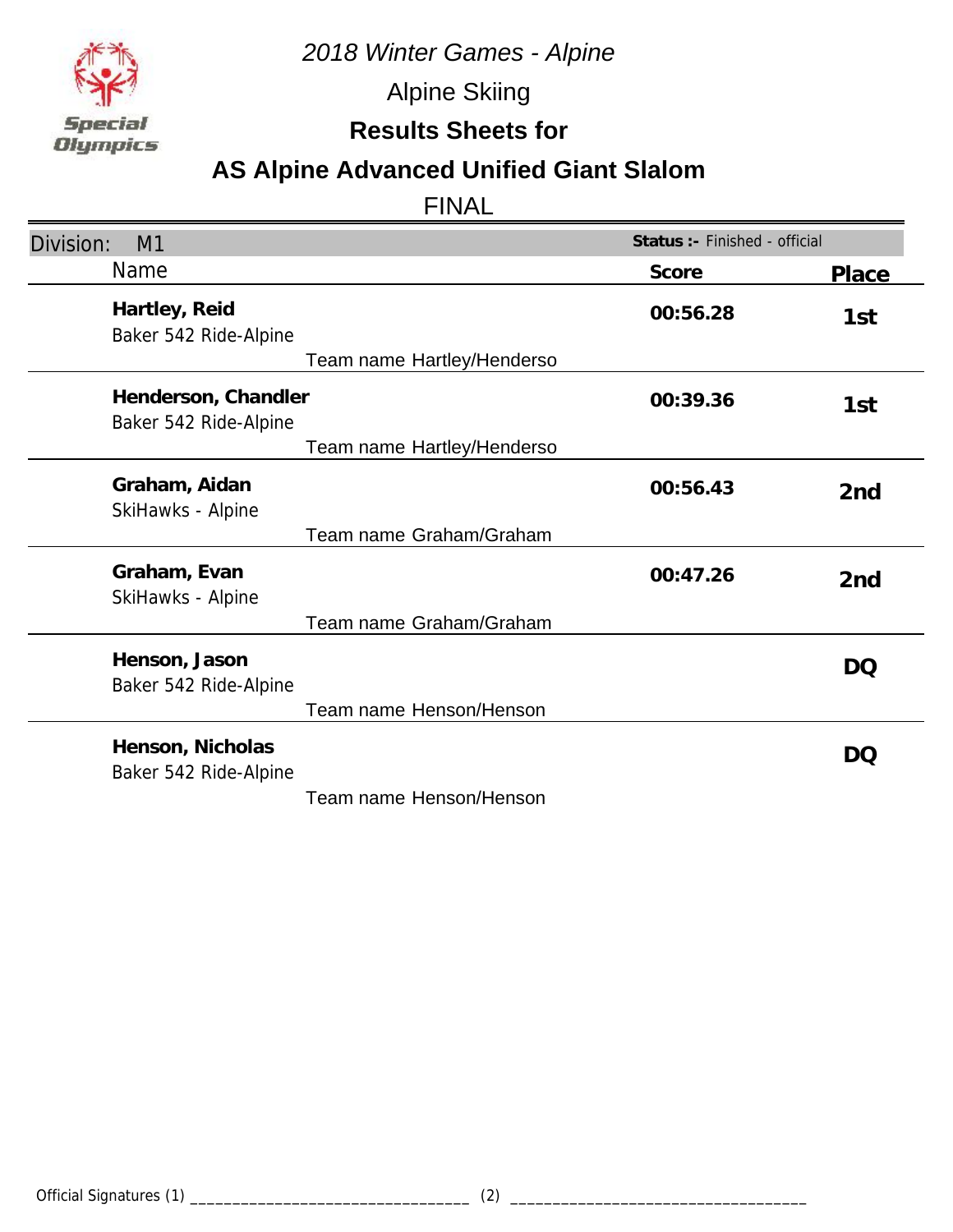

Alpine Skiing

**Results Sheets for**

## **AS Alpine Advanced Unified Giant Slalom**

| Division:<br>M <sub>2</sub>                   | Status :- Finished - official |                 |
|-----------------------------------------------|-------------------------------|-----------------|
| <b>Name</b>                                   | Score                         | Place           |
| Brooks, James<br>SkiHawks - Alpine            | 00:42.76                      | 1st             |
| <b>Team name Brooks/Dews</b>                  |                               |                 |
| Dews, Ian<br>SkiHawks - Alpine                | 00:52.71                      | 1st             |
| <b>Team name Brooks/Dews</b>                  |                               |                 |
| Lemmon, Sean<br>SkiHawks - Alpine             | 01:05.48                      | 2 <sub>nd</sub> |
| Team name Mogridge/Lemmo                      |                               |                 |
| Mogridge, Brian<br>SkiHawks - Alpine          | 00:40.78                      | 2nd             |
| Team name Mogridge/Lemmo                      |                               |                 |
| Watson, Sydney<br>Baker 542 Ride-Alpine       | 01:11.19                      | 3rd             |
| Team name Watson/Watson                       |                               |                 |
| Watson, Terry Dustin<br>Baker 542 Ride-Alpine | 00:39.47                      | 3rd             |
| Team name Watson/Watson                       |                               |                 |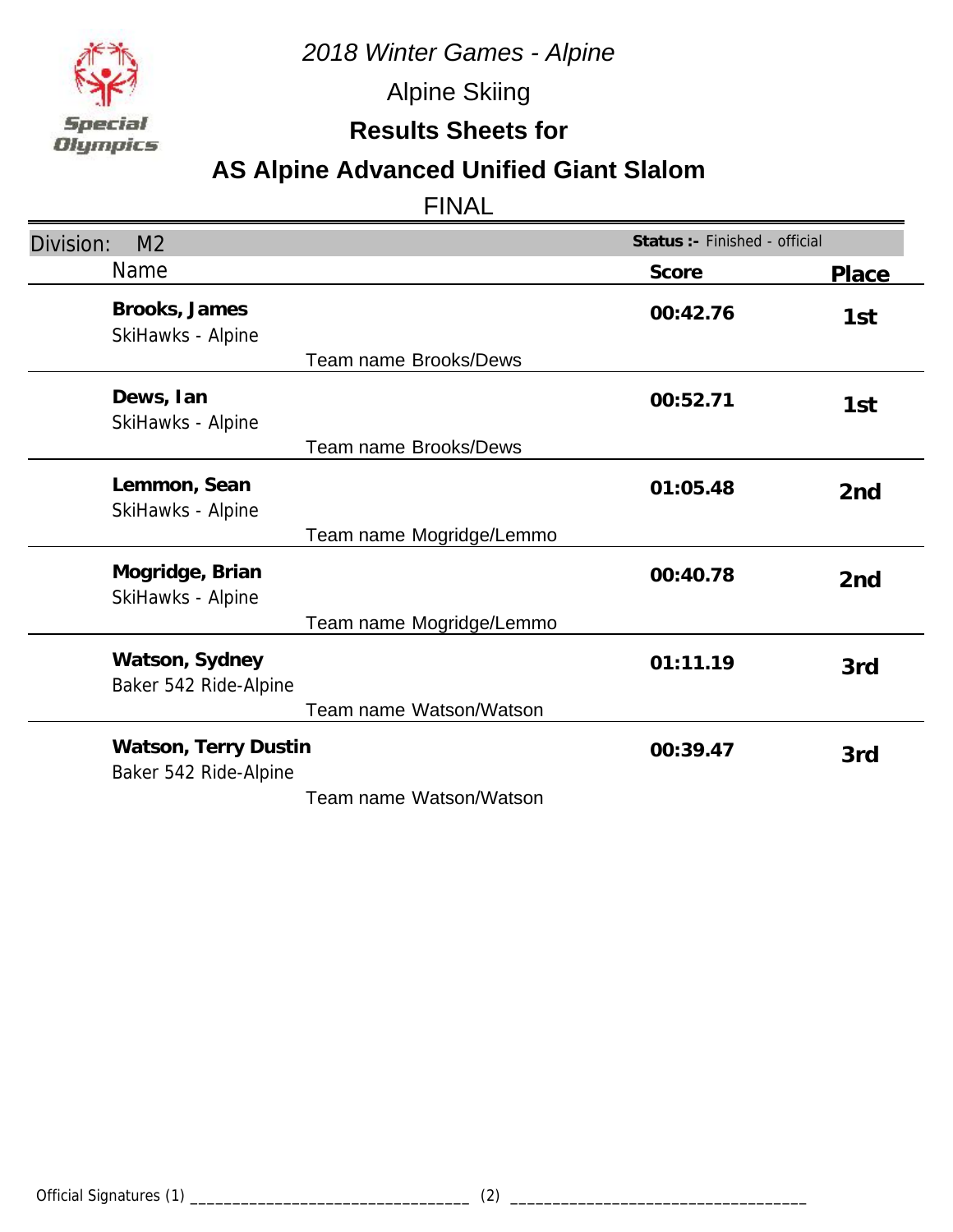

Alpine Skiing

**Results Sheets for**

## **AS Alpine Advanced Unified Giant Slalom**

| Division:<br>M <sub>3</sub>                       | Status :- Finished - official |                 |
|---------------------------------------------------|-------------------------------|-----------------|
| Name                                              | Score                         | Place           |
| Breckenridge, Scott<br>SkiHawks - Alpine          | 00:48.30                      | 1st             |
| Team name Breckinridge/McV                        |                               |                 |
| McWilliams, Sarah<br>SkiHawks - Alpine            | 01:00.49                      | 1st             |
| Team name Breckinridge/McV                        |                               |                 |
| Fairweather, Shane Cody<br>49 Degrees North Stars | 01:03.23                      | 2 <sub>nd</sub> |
| Team name 49 Degrees North                        |                               |                 |
| Reinhardt, Douglas I<br>49 Degrees North Stars    | 00:45.81                      | 2 <sub>nd</sub> |
| Team name 49 Degrees North                        |                               |                 |
| Kimble, Jo<br>SkiHawks - Alpine                   | 01:05.97                      | 3rd             |
| <b>Team name Kimble/Martens</b>                   |                               |                 |
| Martens, Michael<br>SkiHawks - Alpine             | 00:56.19                      | 3rd             |
| Team name Kimble/Martens                          |                               |                 |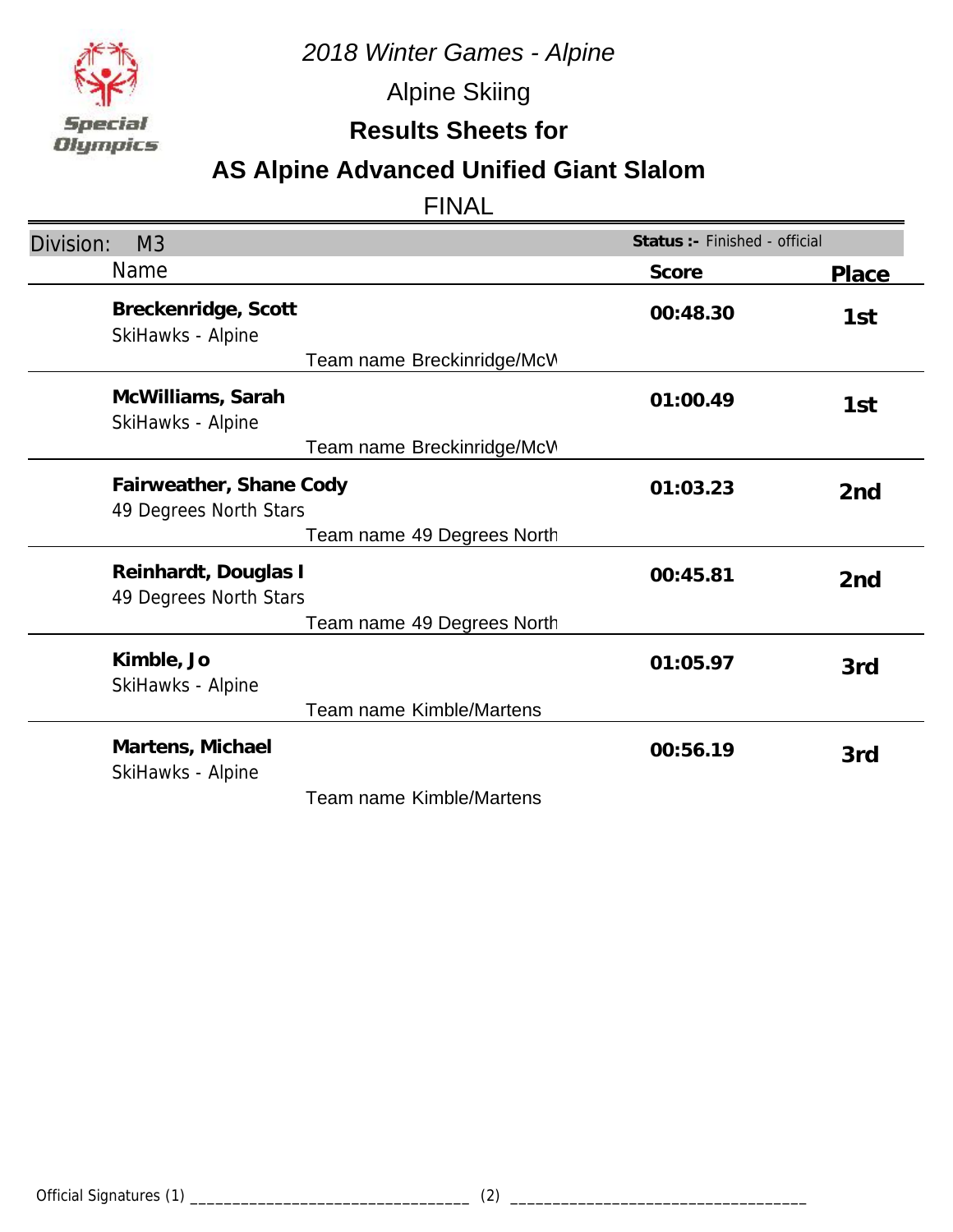

Alpine Skiing

#### **Results Sheets for**

# **AS Alpine Glide**

| Division:<br>M <sub>1</sub>            | Status :- Finished - official |       |
|----------------------------------------|-------------------------------|-------|
| <b>Name</b>                            | Score                         | Place |
| Burke, Kyle M.<br>Spokane Powderhounds | 00:09.41                      | 1st   |
| Team name                              |                               |       |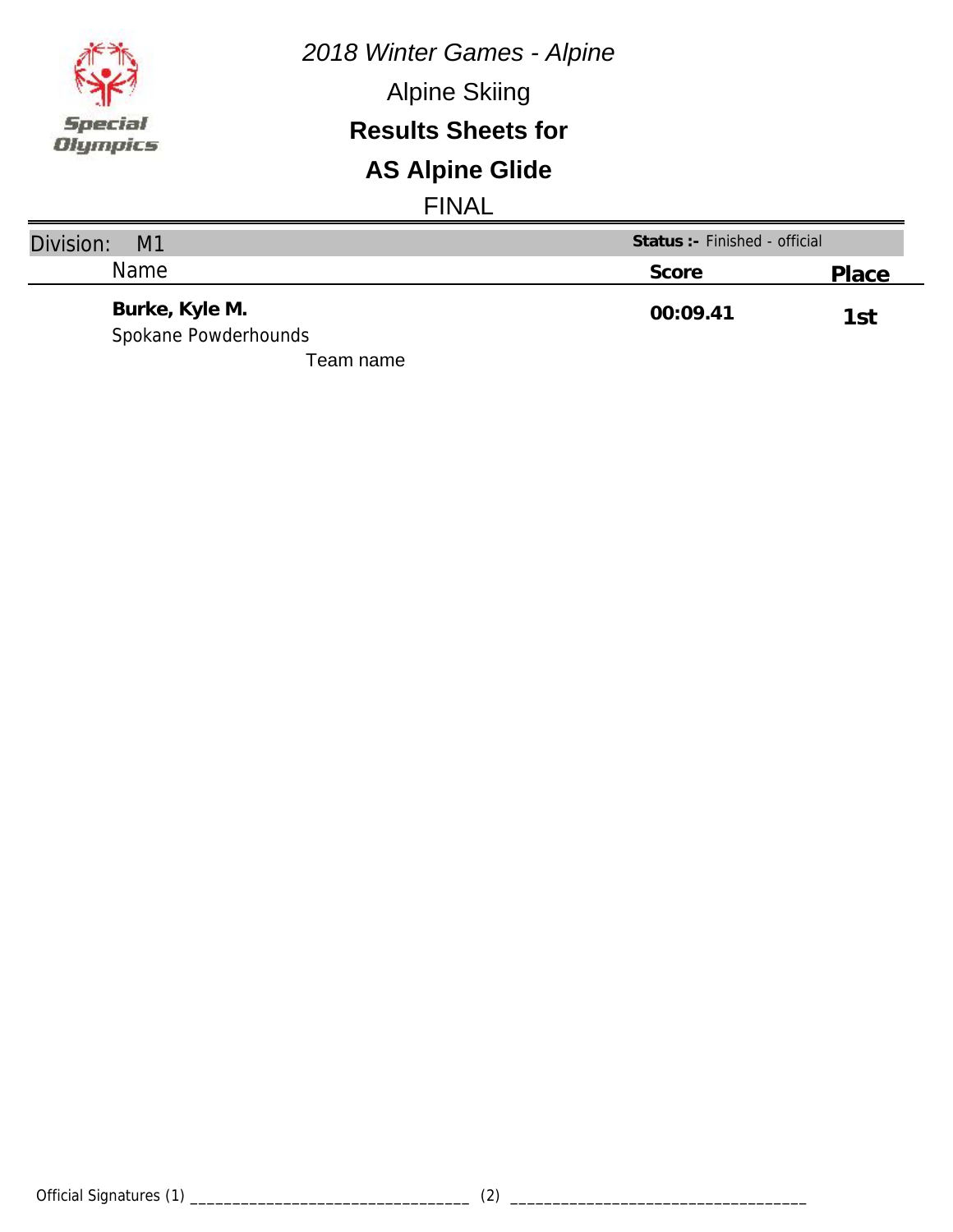

Alpine Skiing

### **Results Sheets for**

## **AS Alpine Intermediate Giant Slalom**

| Division:<br>F1                                            |          | Status :- Finished - official |  |
|------------------------------------------------------------|----------|-------------------------------|--|
| <b>Name</b>                                                | Score    | Place                         |  |
| Barrett, Marcia<br>Cascade Ridge Racers - Alpine           | 00:17.32 | 1st                           |  |
| Team name                                                  |          |                               |  |
| Ward, Morgan<br>SkiHawks - Alpine                          | 00:18.09 | 2 <sub>nd</sub>               |  |
| Team name                                                  |          |                               |  |
| Swain, Linda<br>Cascade Ridge Racers - Alpine<br>Team name | 00:27.35 | 3rd                           |  |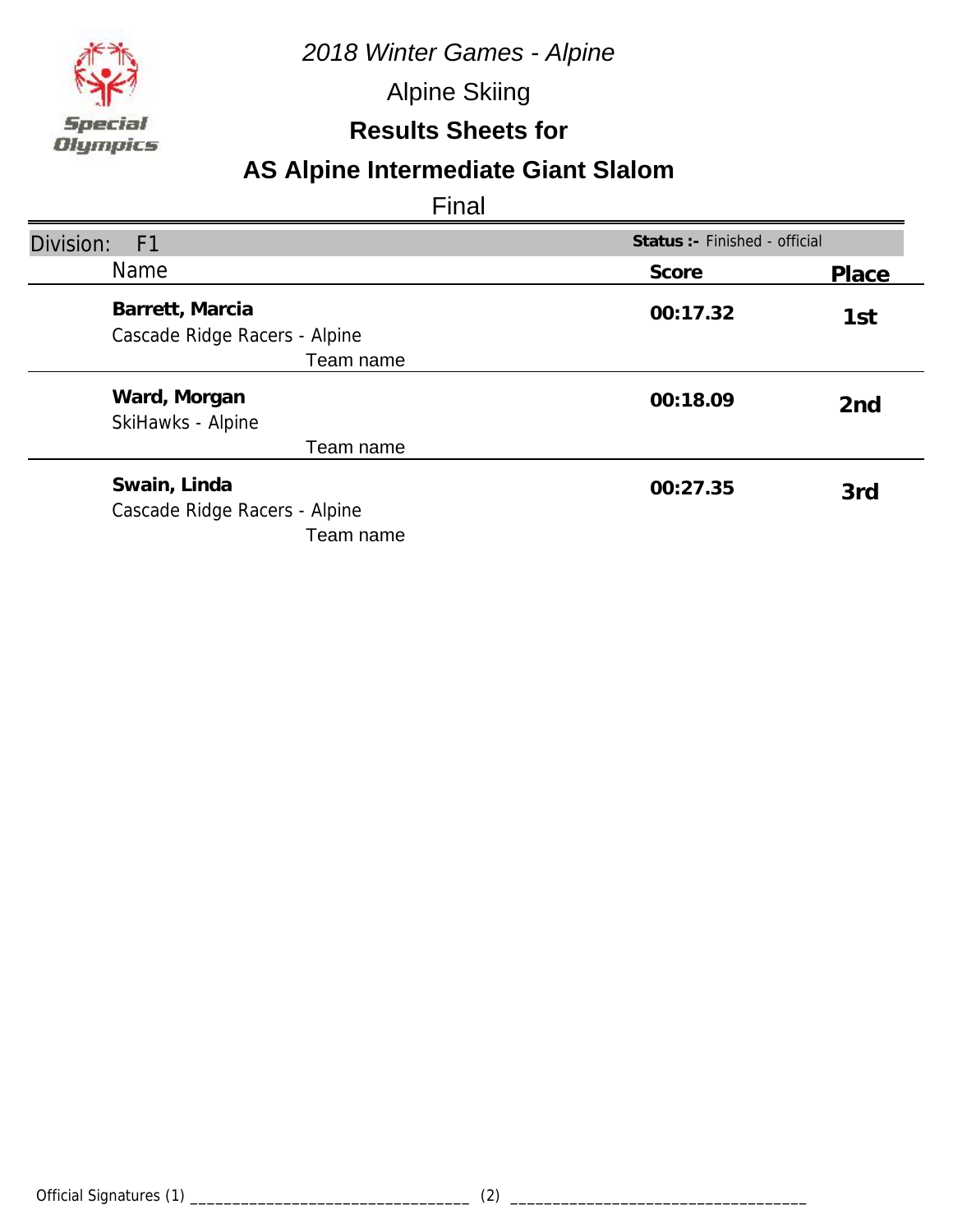

Alpine Skiing

### **Results Sheets for**

## **AS Alpine Intermediate Giant Slalom**

| Division:<br>F <sub>2</sub>                    | Status :- Finished - official |                 |
|------------------------------------------------|-------------------------------|-----------------|
| Name                                           | Score                         | Place           |
| Hicks, Christina M.<br><b>Riverside Racers</b> | 00:19.84                      | 1st             |
| Team name                                      |                               |                 |
| Trower, Coreena<br><b>Riverside Racers</b>     | 00:20.31                      | 2 <sub>nd</sub> |
| Team name                                      |                               |                 |
| Berriochoa, Megan<br>Spokane Powderhounds      | 00:22.35                      | 3rd             |
| Team name                                      |                               |                 |
| Nash, Helen<br>SkiHawks - Alpine               | 00:24.84                      | 4th             |
| Team name                                      |                               |                 |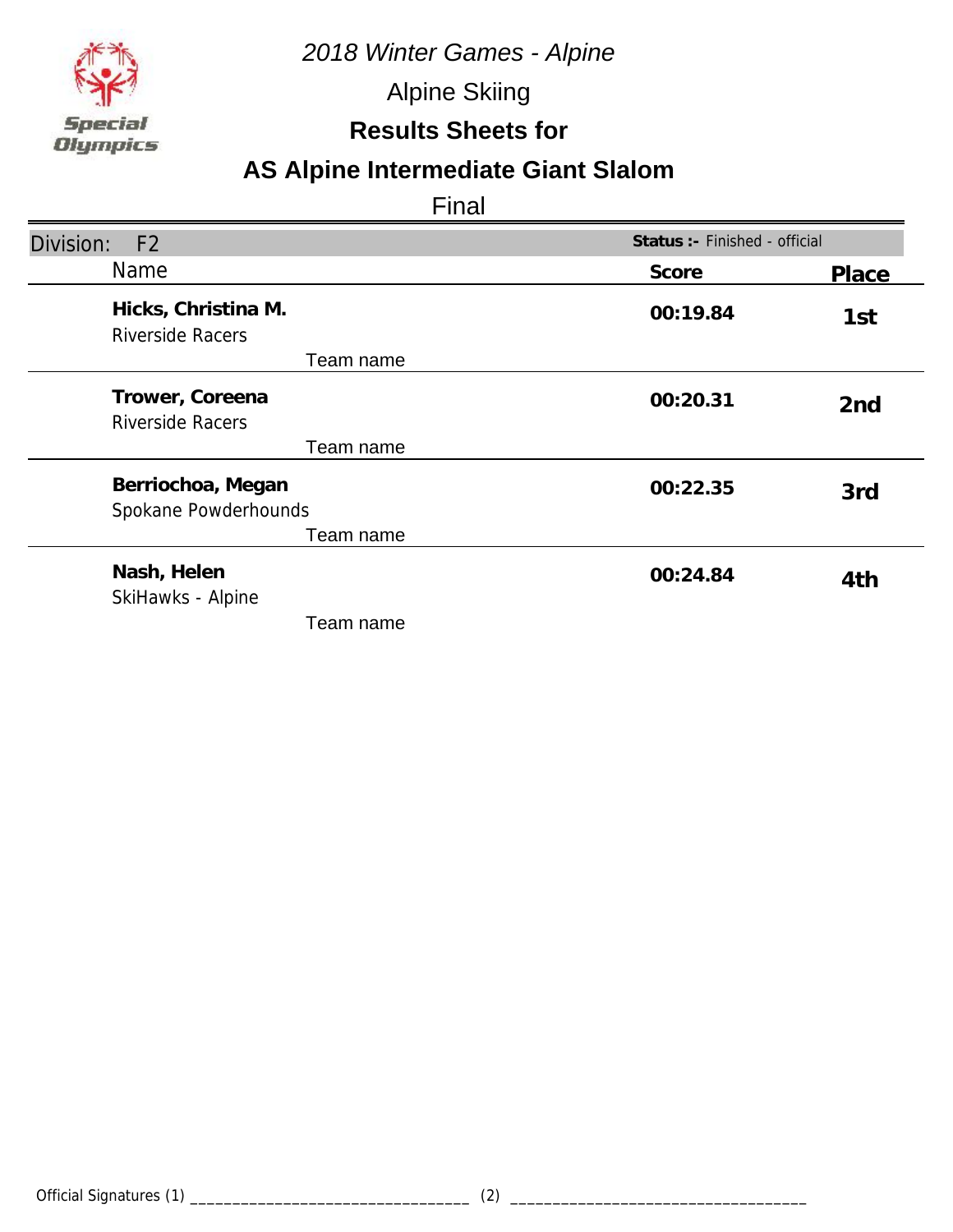

Alpine Skiing

## **Results Sheets for**

# **AS Alpine Intermediate Giant Slalom**

| Division:<br>F <sub>3</sub>                                 | Status :- Finished - official |                 |
|-------------------------------------------------------------|-------------------------------|-----------------|
| Name                                                        | Score                         | Place           |
| Comer, Heather A.<br>Spokane Powderhounds<br>Team name      | 00:17.00                      | 1st             |
| Boschker, Kathleen<br><b>Bluewood Bombers</b><br>Team name  | 00:24.85                      | 2 <sub>nd</sub> |
| Hajostek, Kelli<br><b>Riverside Racers</b>                  | 00:25.34                      | 3rd             |
| Team name                                                   |                               |                 |
| Duffy, Andrea<br>SkiHawks - Alpine                          | 00:26.34                      | 4th             |
| Team name                                                   |                               |                 |
| Vidos, Monica<br>Cascade Ridge Racers - Alpine<br>Team name | 00:29.00                      | 5th             |
| Unruh, Karen J.<br>Spokane Powderhounds<br>Team name        | 00:30.75                      | 6th             |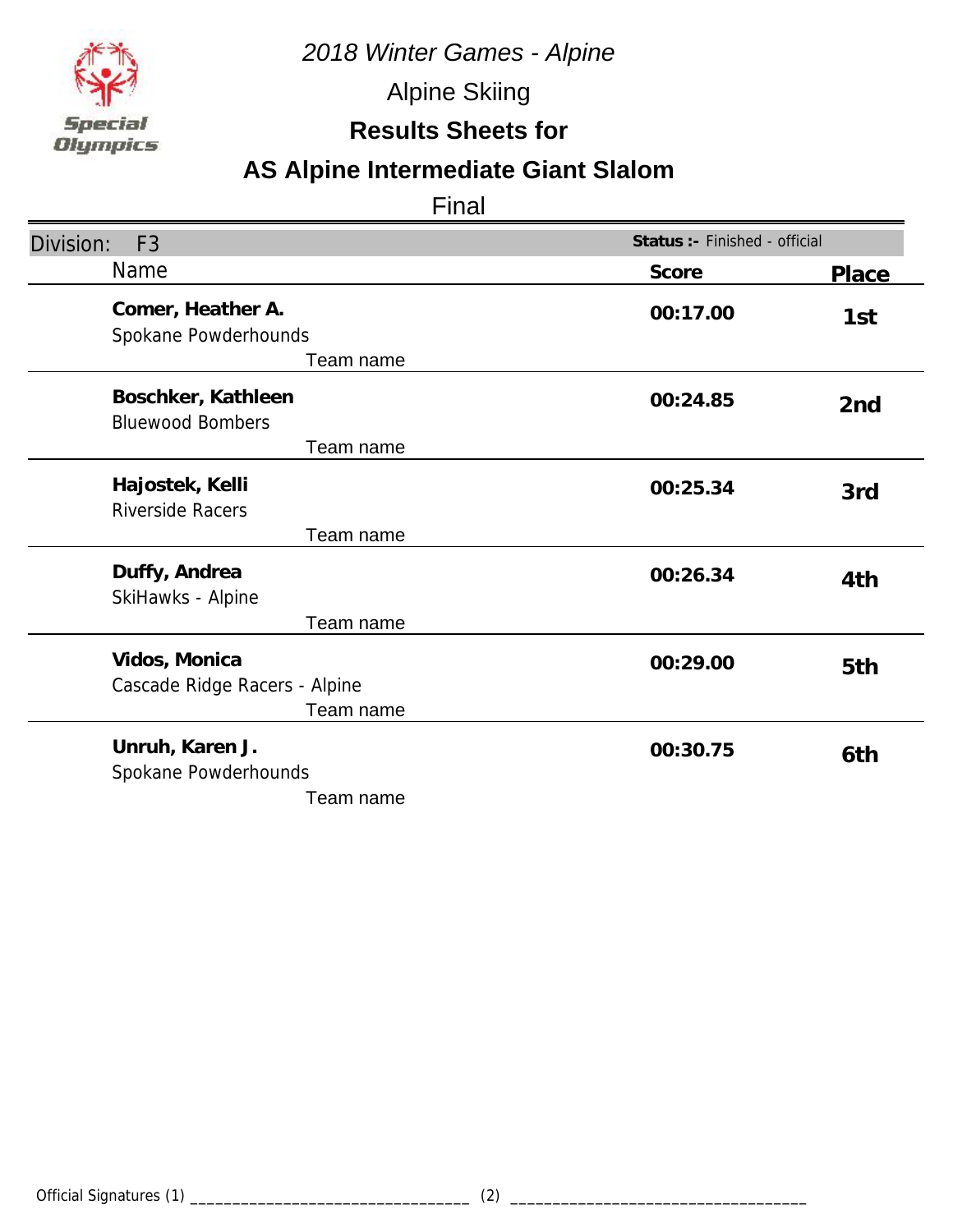

Alpine Skiing

### **Results Sheets for**

## **AS Alpine Intermediate Giant Slalom**

| Division:<br>F <sub>4</sub>                                  | Status :- Finished - official |                 |
|--------------------------------------------------------------|-------------------------------|-----------------|
| Name                                                         | Score                         | Place           |
| Lawrence, Nicole Marie Gulack<br>49 Degrees North Stars      | 00:24.85                      | 1st             |
| Team name                                                    |                               |                 |
| Ortega, Angela<br><b>Tri-Cities Ski Wolves</b>               | 00:45.03                      | 2 <sub>nd</sub> |
| Team name                                                    |                               |                 |
| Fox, Nichole A<br>Cascade Ridge Racers - Alpine<br>Team name | 00:46.69                      | 3rd             |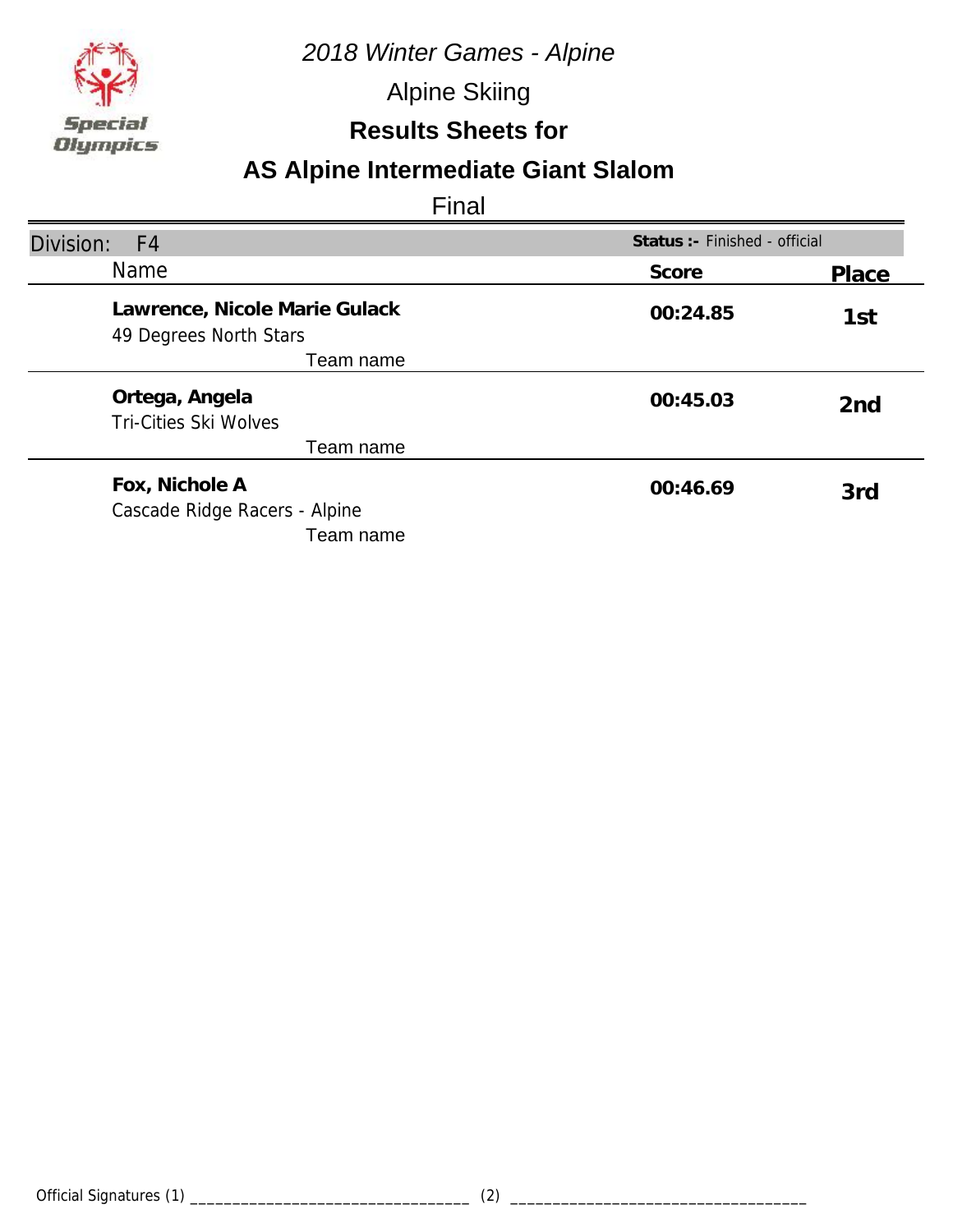

Alpine Skiing

### **Results Sheets for**

## **AS Alpine Intermediate Giant Slalom**

| Division:<br>M1                             | Status :- Finished - official |                 |
|---------------------------------------------|-------------------------------|-----------------|
| Name                                        | Score                         | Place           |
| Williams, Nathan<br><b>Bluewood Bombers</b> | 00:18.34                      | 1st             |
| Team name                                   |                               |                 |
| Porter, James<br>SkiHawks - Alpine          | 00:18.97                      | 2 <sub>nd</sub> |
| Геаm name                                   |                               |                 |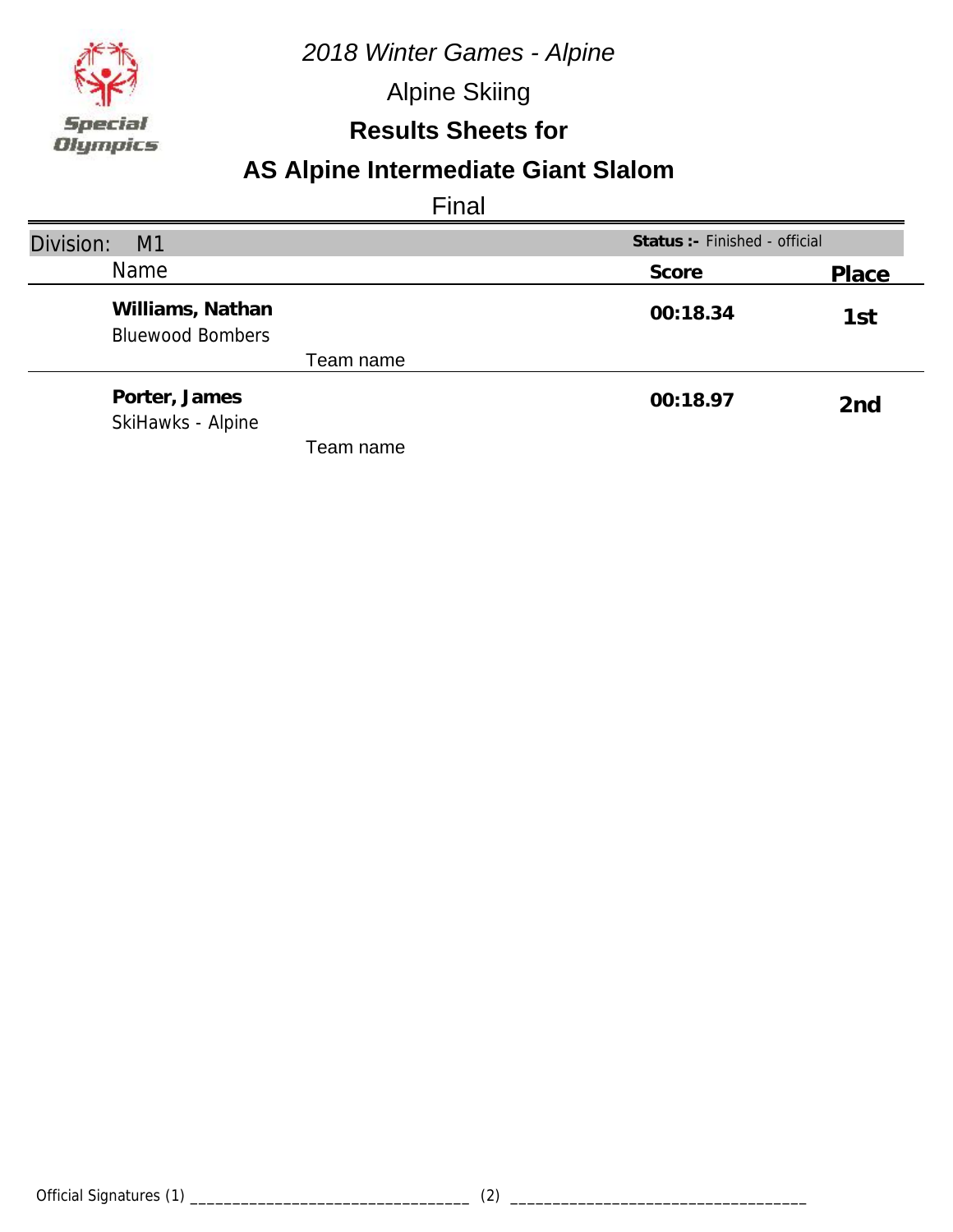

Alpine Skiing

### **Results Sheets for**

## **AS Alpine Intermediate Giant Slalom**

| Division:<br>M <sub>2</sub>               | Status :- Finished - official |                 |
|-------------------------------------------|-------------------------------|-----------------|
| <b>Name</b>                               | Score                         | Place           |
| Pearce, Jordan<br><b>Riverside Racers</b> | 00:23.16                      | 1st             |
| Team name                                 |                               |                 |
| Dever, Teasun<br>Sno Phantoms - Alpine    | 01:28.97                      | 2 <sub>nd</sub> |
| Team name                                 |                               |                 |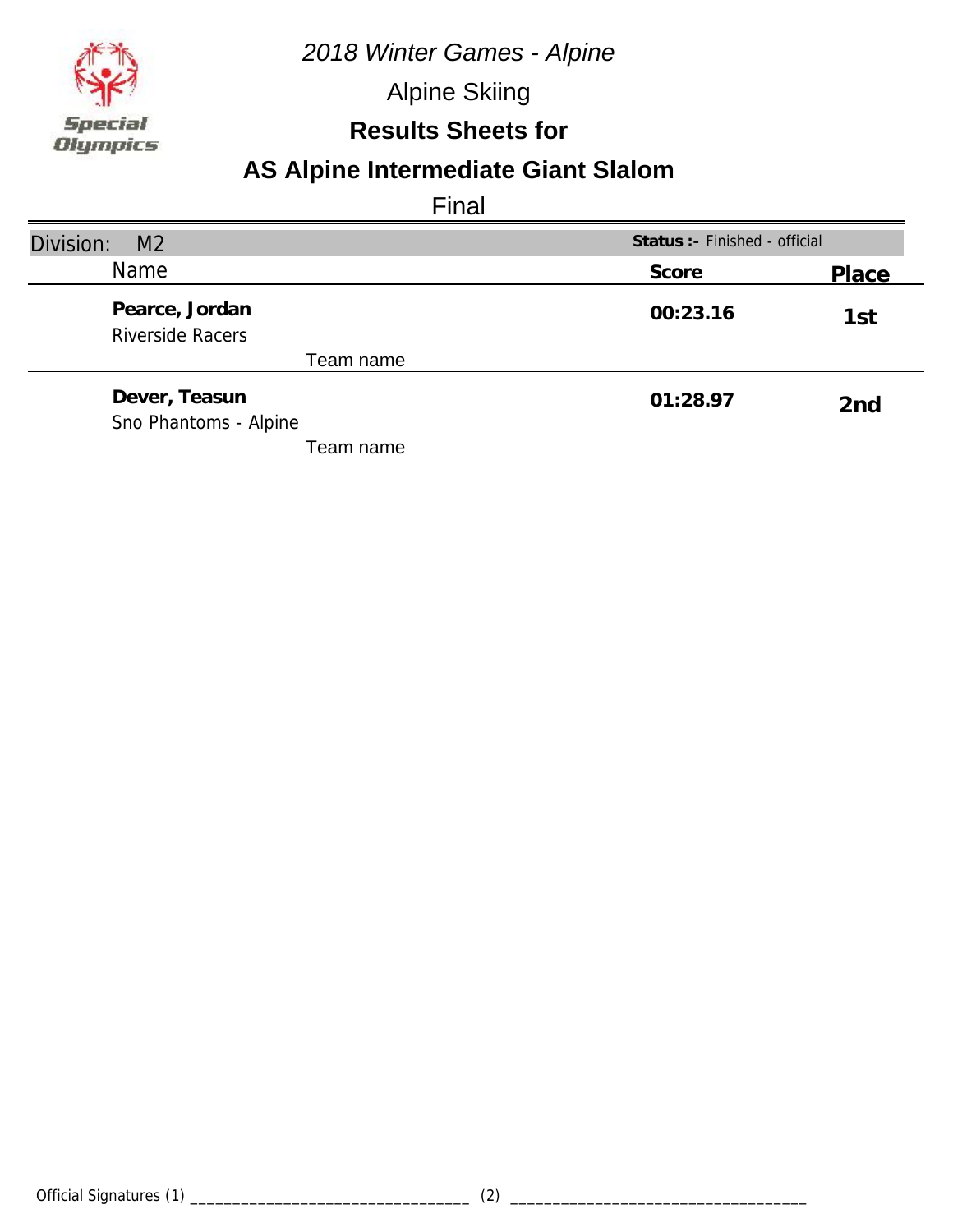

Alpine Skiing

## **Results Sheets for**

# **AS Alpine Intermediate Giant Slalom**

| Division:<br>M <sub>3</sub>                                    | Status :- Finished - official |        |
|----------------------------------------------------------------|-------------------------------|--------|
| Name                                                           | Score                         | Place  |
| MacInnes, Nathaniel<br>SkiHawks - Alpine                       | 00:19.32                      | 1st    |
| Team name                                                      |                               |        |
| Sebastian, Matthew<br>SkiHawks - Alpine                        | 00:20.13                      | 2nd    |
| Team name                                                      |                               |        |
| McBroom, David<br>Cascade Ridge Racers - Alpine<br>Team name   | 00:21.12                      | 3rd    |
| Chadwick, David<br>Cascade Ridge Racers - Alpine<br>Team name  | 00:55.40                      | 4th    |
| German, Nicholas<br>Cascade Ridge Racers - Alpine<br>Team name |                               | $\cup$ |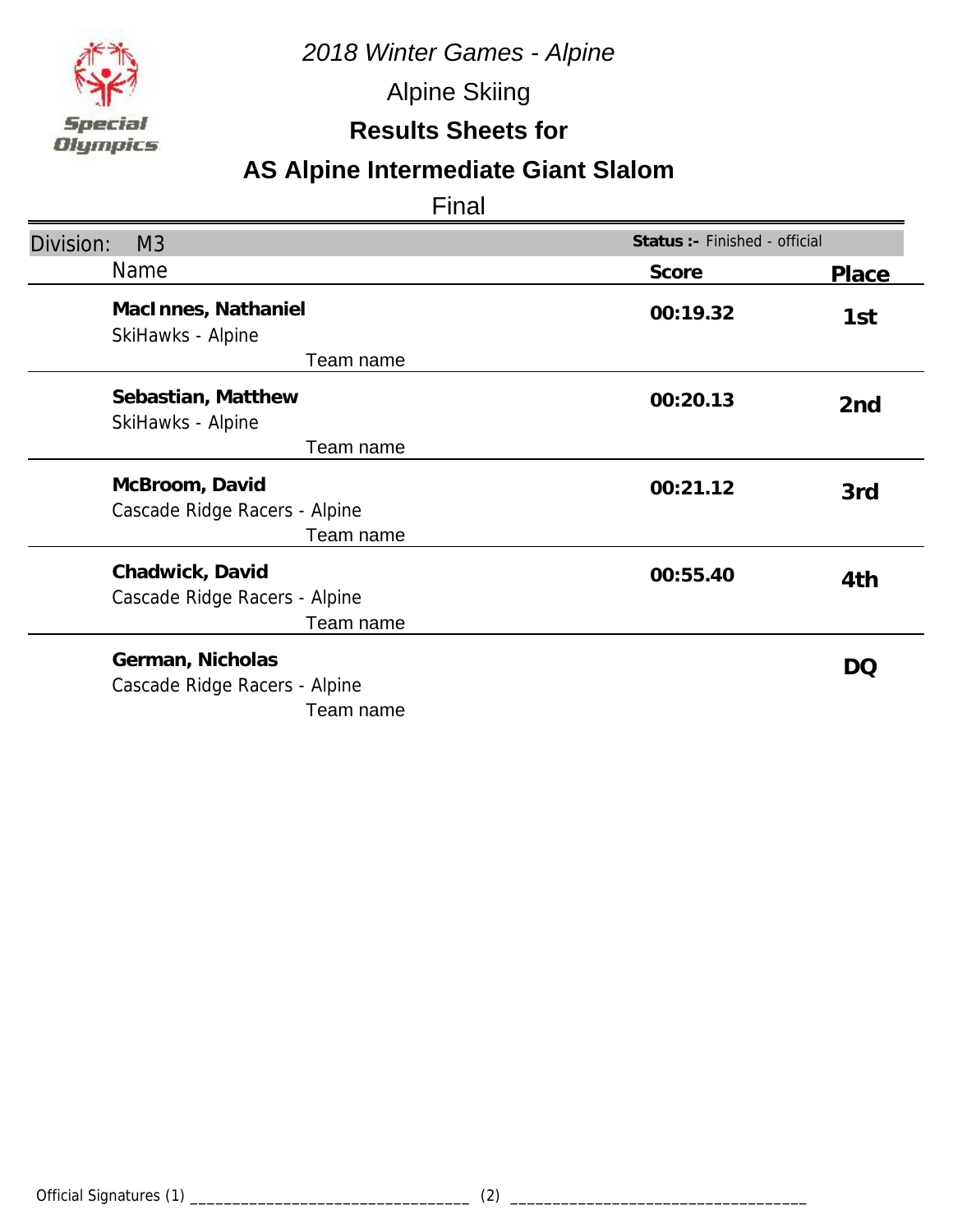

Alpine Skiing

#### **Results Sheets for**

## **AS Alpine Intermediate Giant Slalom**

| Division:<br>M <sub>4</sub>                     |          | Status : - Finished - official |  |
|-------------------------------------------------|----------|--------------------------------|--|
| <b>Name</b>                                     | Score    | Place                          |  |
| Brown, Asher<br>SkiHawks - Alpine               | 00:20.28 | 1st                            |  |
| Team name                                       |          |                                |  |
| Combs, Haden<br>SkiHawks - Alpine               | 00:23.41 | 2 <sub>nd</sub>                |  |
| Team name                                       |          |                                |  |
| Campeau, Brandon Lee<br><b>Bluewood Bombers</b> | 00:25.10 | 3rd                            |  |
| Team name                                       |          |                                |  |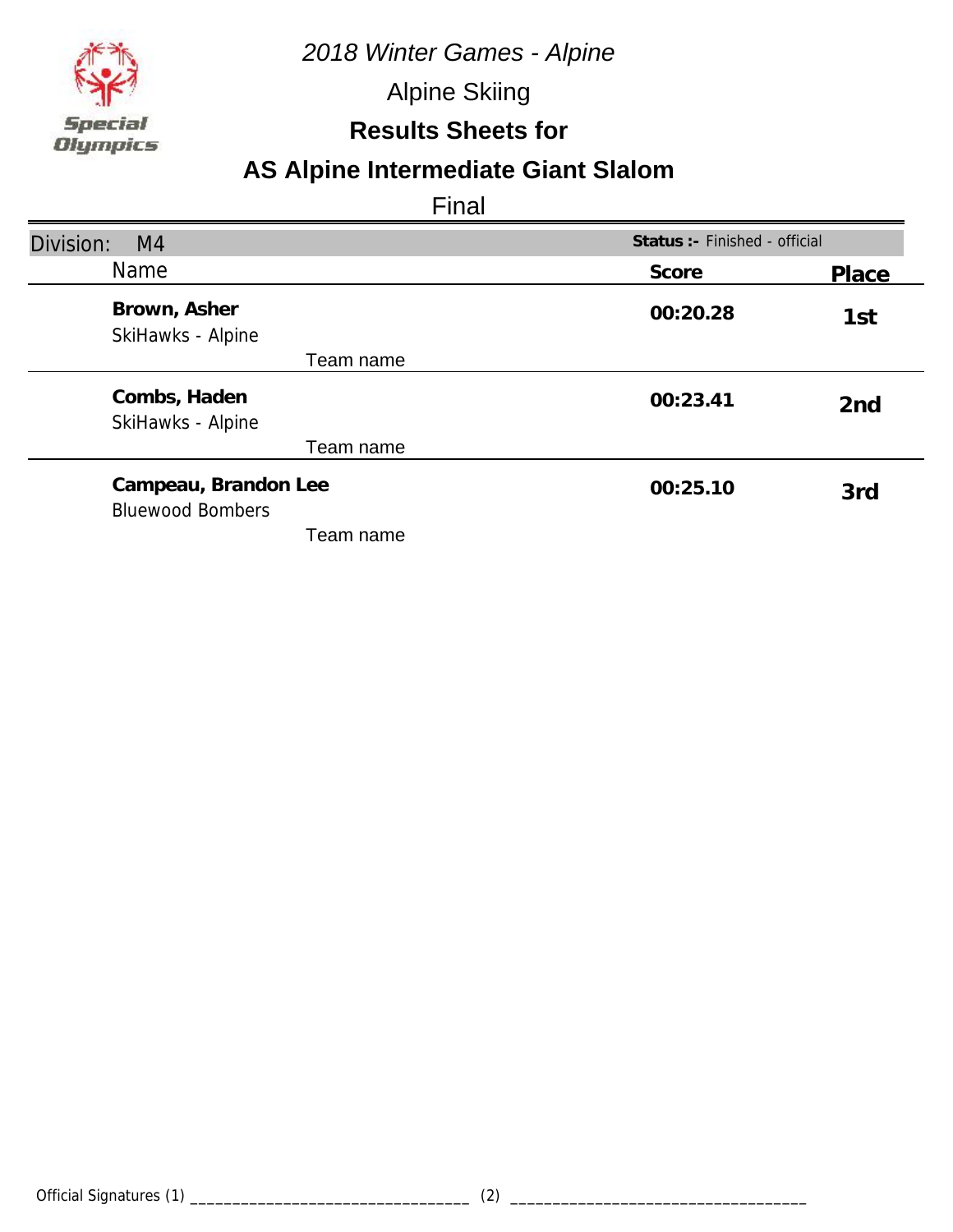

Alpine Skiing

## **Results Sheets for**

# **AS Alpine Intermediate Giant Slalom**

| Division:<br>M <sub>5</sub>                            | Status :- Finished - official |                 |
|--------------------------------------------------------|-------------------------------|-----------------|
| Name                                                   | Score                         | Place           |
| Fielding, Ryan M<br>Sno Phantoms - Alpine<br>Team name | 00:23.65                      | 1st             |
| Gulack, Kristian T.<br>49 Degrees North Stars          | 00:34.75                      | 2 <sub>nd</sub> |
| Team name                                              |                               |                 |
| O'Brien, Mark<br>Tri-Cities Ski Wolves                 | 00:41.72                      | 3rd             |
| Team name                                              |                               |                 |
| Peters, Bill<br>Tri-Cities Ski Wolves                  | 01:30.38                      | 4th             |
| Team name                                              |                               |                 |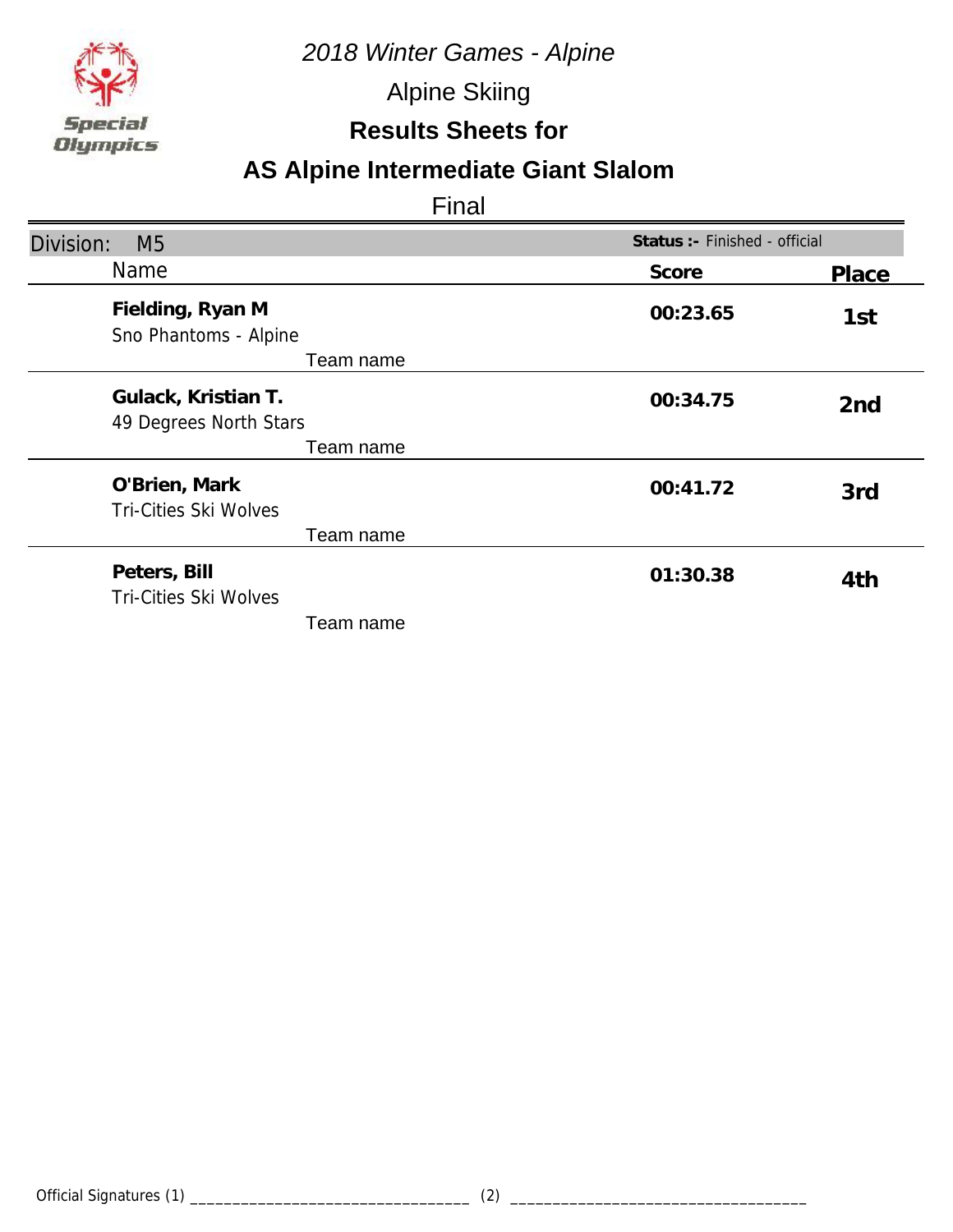

Alpine Skiing

## **Results Sheets for**

# **AS Alpine Intermediate Unified Giant Slalom**

| Division:<br>F <sub>1</sub>                         | Status : - Finished - official |                 |
|-----------------------------------------------------|--------------------------------|-----------------|
| <b>Name</b>                                         | Score                          | Place           |
| Schuele-VanAken, Johanna E.<br>Spokane Powderhounds | 00:23.16                       | 1st             |
| Team name Spokane Powderl                           |                                |                 |
| Whitney, Daisy<br>Spokane Powderhounds              | 00:20.94                       | 1st             |
| Team name Spokane Powderl                           |                                |                 |
| Kilpatrick, Ruthie<br>Spokane Powderhounds          | 00:29.04                       | 2 <sub>nd</sub> |
| Team name Spokane Powderl                           |                                |                 |
| Ripley, Breanna<br>Spokane Powderhounds             | 00:20.32                       | 2nd             |
| Team name Spokane Powderl                           |                                |                 |
| Boschker, Rachel<br><b>Bluewood Bombers</b>         |                                | DO              |
| Team name Bluewood Bombe                            |                                |                 |
| Gradwohl, Rachel<br><b>Bluewood Bombers</b>         |                                | DO              |
| Team name Bluewood Bombe                            |                                |                 |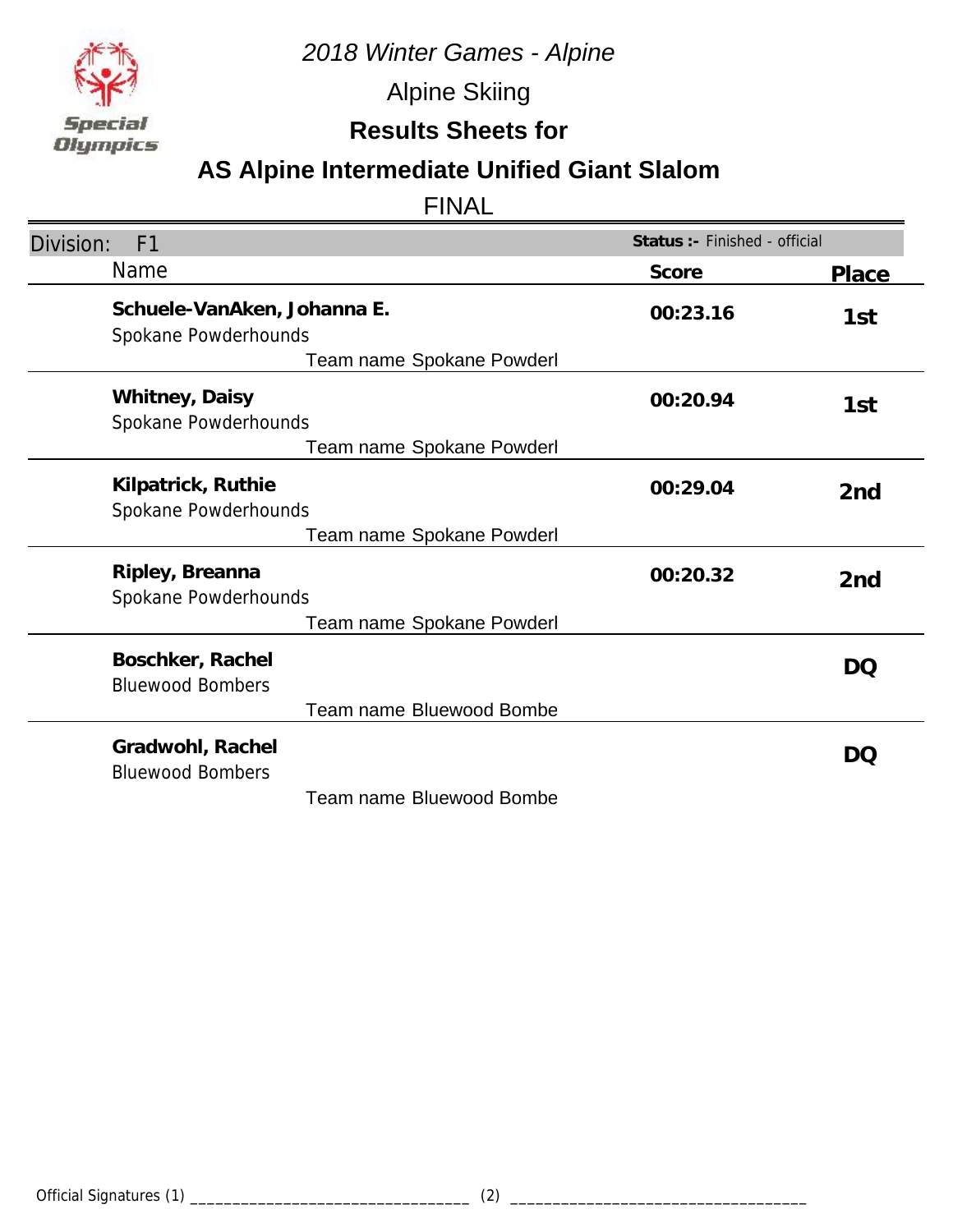

Alpine Skiing

## **Results Sheets for**

# **AS Alpine Intermediate Unified Giant Slalom**

| F <sub>2</sub><br>Division:                                                          | Status :- Finished - official |                 |
|--------------------------------------------------------------------------------------|-------------------------------|-----------------|
| Name                                                                                 | Score                         | Place           |
| Jensen, Brianna<br>Mission Ridge Mountain Lions<br><b>Team name Mission Ridge Te</b> | 00:20.46                      | 1st             |
| Neibauer, Judith A.<br>Mission Ridge Mountain Lions<br>Team name Mission Ridge Te    | 00:17.50                      | 1st             |
| Bauer, Tom<br>SkiHawks - Alpine                                                      | 00:14.72                      | 2nd             |
| Team name Bauer/McLaughlir                                                           |                               |                 |
| McLaughlin, Kelly<br>SkiHawks - Alpine                                               | 00:28.41                      | 2 <sub>nd</sub> |
| Team name Bauer/McLaughlir                                                           |                               |                 |
| Conanan, Gabriella<br>SkiHawks - Alpine                                              | 00:26.62                      | 3rd             |
| Team name Hendrickson/Con                                                            |                               |                 |
| Hendrickson, Breanne<br>SkiHawks - Alpine                                            | 00:17.19                      | 3rd             |
| Team name Hendrickson/Con                                                            |                               |                 |
| McCoy, Marnie O'Neill<br>Spokane Powderhounds                                        | 00:18.72                      | 4th             |
| Team name Spokane Powderl                                                            |                               |                 |
| O'Neill-McCoy, Anna<br>Spokane Powderhounds                                          | 00:50.47                      | 4th             |
| Team name Spokane Powderl                                                            |                               |                 |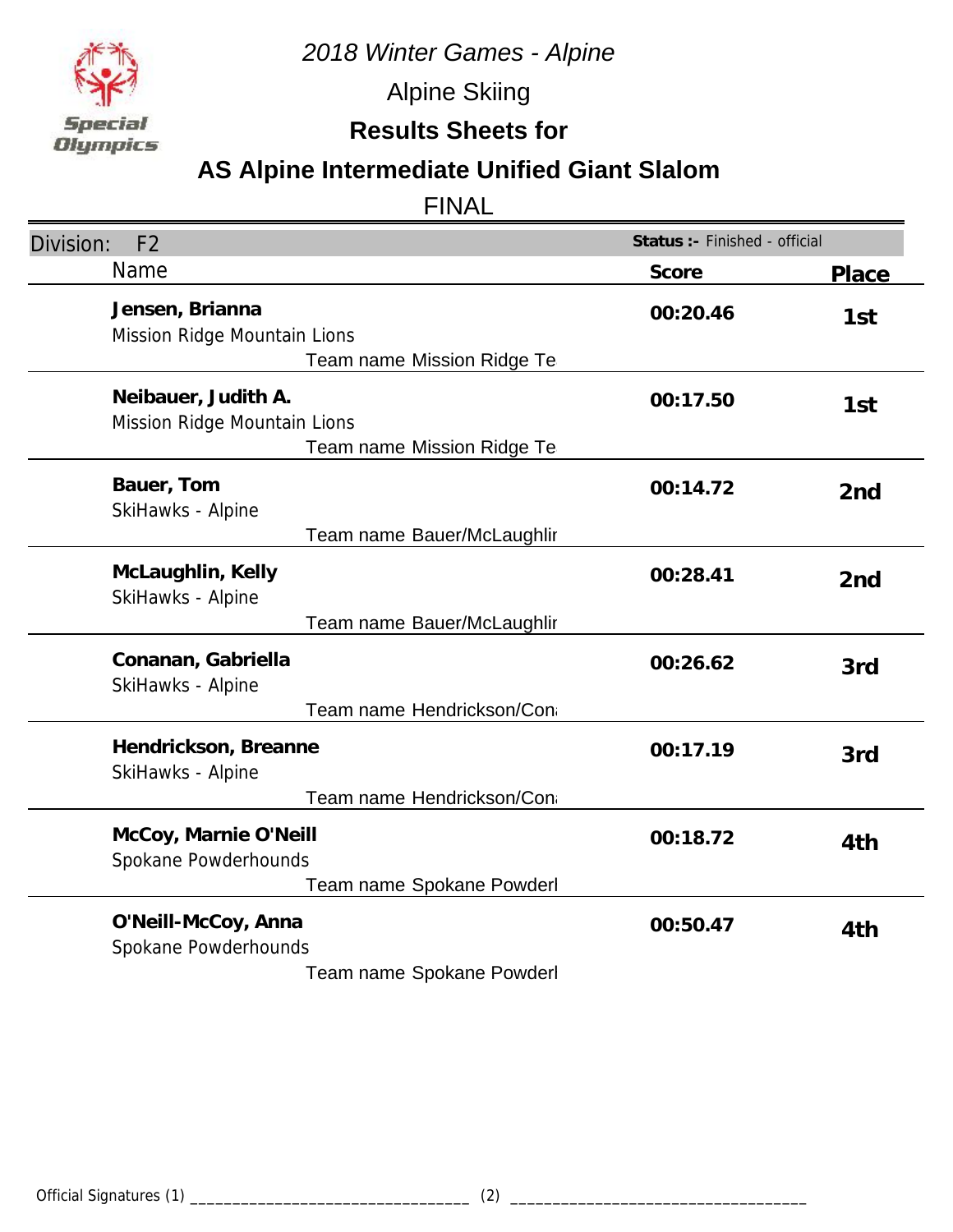

Alpine Skiing

**Results Sheets for**

# **AS Alpine Intermediate Unified Giant Slalom**

| Division:<br>M <sub>2</sub>                                                              | Status :- Finished - official |       |
|------------------------------------------------------------------------------------------|-------------------------------|-------|
| <b>Name</b>                                                                              | Score                         | Place |
| George, Daniel Justin<br>Mission Ridge Mountain Lions<br>Team name Mission Ridge Te      | 00:19.38                      | 1st   |
| George, Todd Daniel<br>Mission Ridge Mountain Lions<br><b>Team name Mission Ridge Te</b> | 00:12.44                      | 1st   |
| Freeman, Dan L<br>SkiHawks - Alpine                                                      | 00:16.19                      | 2nd   |
| Team name Freeman/Rands                                                                  |                               |       |
| Rands, Tyler<br>SkiHawks - Alpine                                                        | 00:19.22                      | 2nd   |
| Team name Freeman/Rands                                                                  |                               |       |
| Chisum, Dalton<br>Baker 542 Ride-Alpine<br>Team name Chisum/Olmsted                      | 00:27.54                      | 3rd   |
|                                                                                          |                               |       |
| Olmstead, Joseph Patrick<br>Baker 542 Ride-Alpine                                        | 00:15.13                      | 3rd   |
| <b>Team name Chisum/Olmsted</b>                                                          |                               |       |
| Willis, Charles Win<br>Spokane Powderhounds                                              |                               | DQ    |
| Team name Spokane Powderl                                                                |                               |       |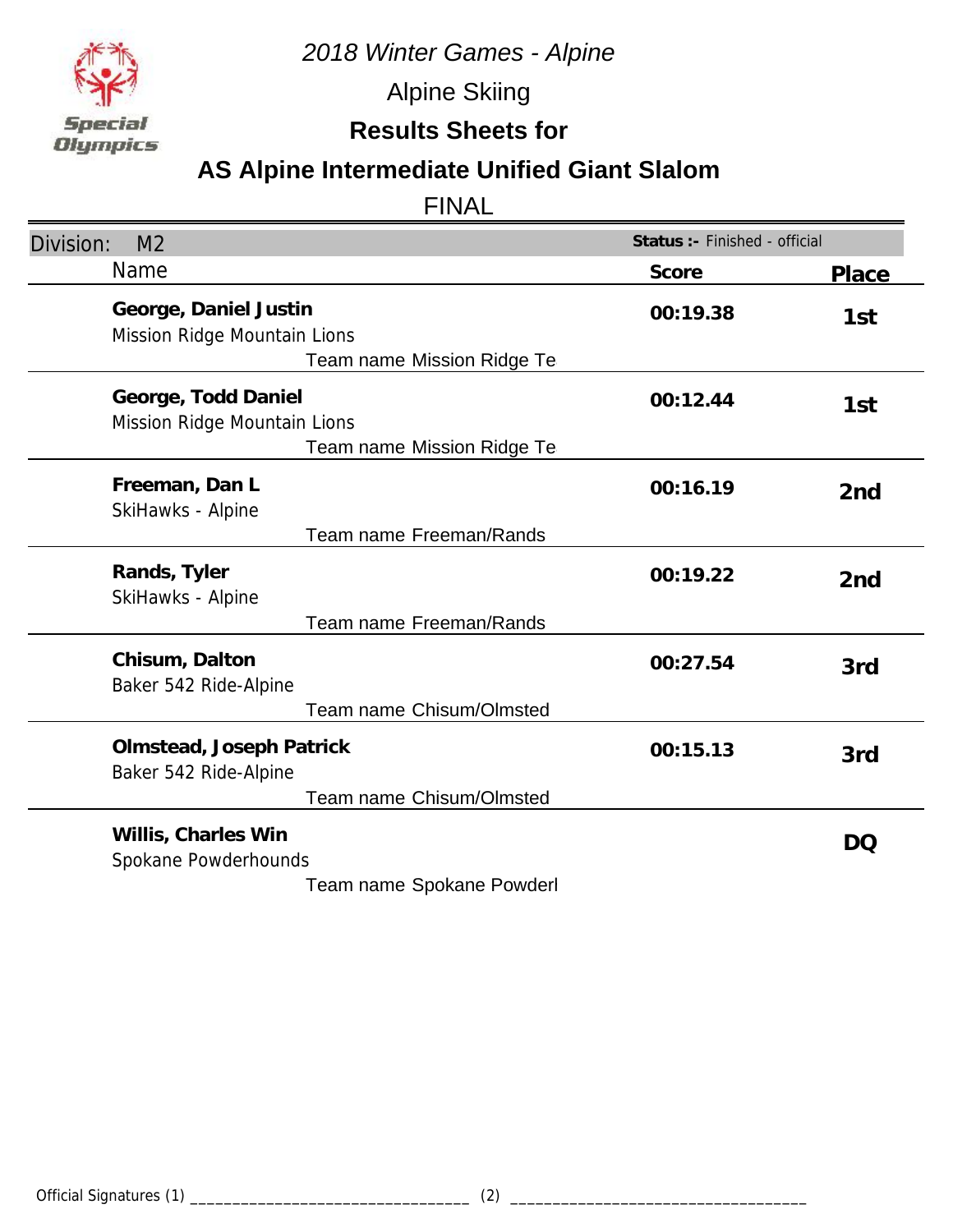

Alpine Skiing

## **Results Sheets for**

# **AS Alpine Intermediate Unified Giant Slalom**

| Division:<br>M3                                | Status :- Finished - official |                 |
|------------------------------------------------|-------------------------------|-----------------|
| Name                                           | Score                         | <b>Place</b>    |
| Byron, Michael A<br>SkiHawks - Alpine          | 00:13.03                      | 1st             |
| Team name Byron/Marshall                       |                               |                 |
| Marshall, Trent<br>SkiHawks - Alpine           | 00:19.00                      | 1st             |
| Team name Byron/Marshall                       |                               |                 |
| Ahlberg, Tom<br>Mission Ridge Mountain Lions   | 00:16.97                      | 2 <sub>nd</sub> |
| Team name Mission Ridge Te                     |                               |                 |
| Card, Erik<br>Mission Ridge Mountain Lions     | 00:30.31                      | 2 <sub>nd</sub> |
| Team name Mission Ridge Te                     |                               |                 |
| Moulin, Charlotte<br>SkiHawks - Alpine         | 00:36.19                      | 3rd             |
| Team name Moulin/Moulin                        |                               |                 |
| Moulin, Christian (Chris)<br>SkiHawks - Alpine | 00:14.31                      | 3rd             |
| Team name Moulin/Moulin                        |                               |                 |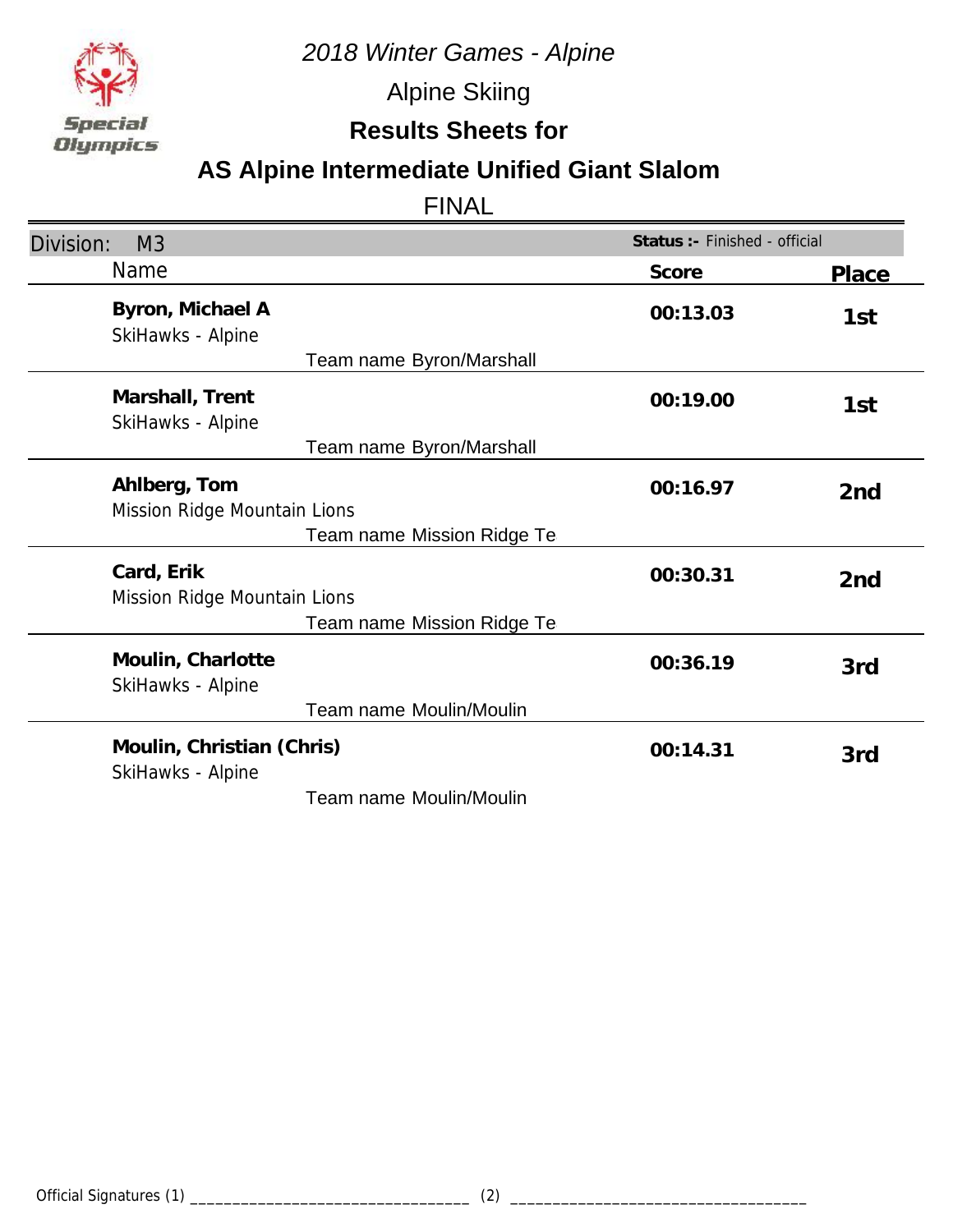

Alpine Skiing

## **Results Sheets for**

# **AS Alpine Intermediate Unified Giant Slalom**

| Division:<br>M <sub>4</sub>                                                        | Status :- Finished - official |                 |
|------------------------------------------------------------------------------------|-------------------------------|-----------------|
| Name                                                                               | Score                         | Place           |
| Jensen, Keith<br>Mission Ridge Mountain Lions<br><b>Team name Mission Ridge Te</b> | 00:17.28                      | 1st             |
| Sams, Morgan<br>Mission Ridge Mountain Lions<br>Team name Mission Ridge Te         | 00:44.59                      | 1st             |
| Krupka, Jeffrey<br>Mission Ridge Mountain Lions<br>Team name Mission Ridge Te      | 00:17.10                      | 2 <sub>nd</sub> |
| Lorenz, Alan Turner<br>Mission Ridge Mountain Lions<br>Team name Mission Ridge Te  | 01:23.57                      | 2 <sub>nd</sub> |
| Merrell, Anthony James<br>Spokane Powderhounds<br>Team name Spokane Powderl        | 00:23.12                      | 3rd             |
| Traver, Stephanie<br>Spokane Powderhounds<br>Team name Spokane Powderl             | 01:50.72                      | 3rd             |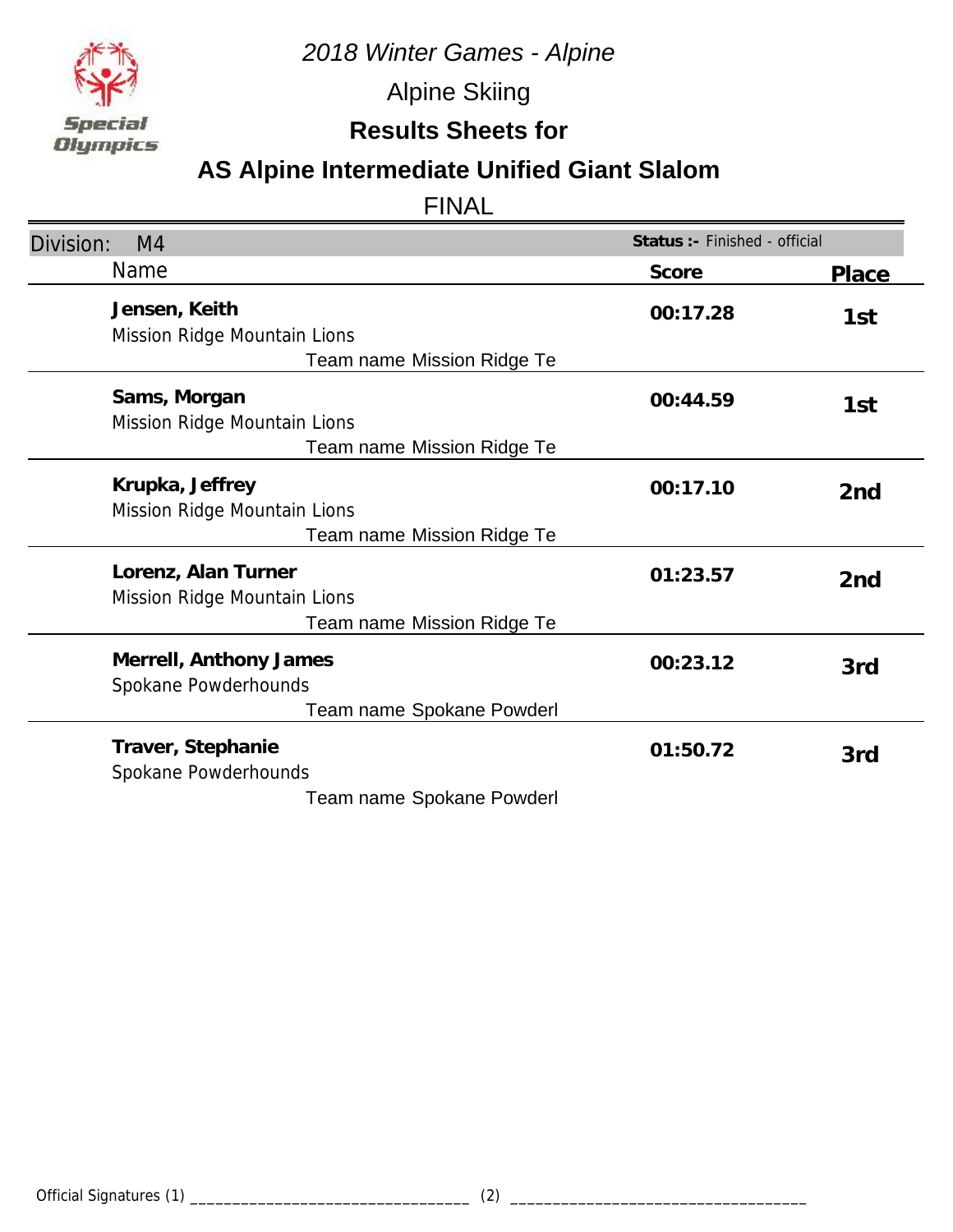*2018 Winter Games - Alpine*

Alpine Skiing

### **Results Sheets for**

# **AS Alpine Novice Giant Slalom**

| Division:<br>F <sub>1</sub>                  | Status :- Finished - official |                 |
|----------------------------------------------|-------------------------------|-----------------|
| <b>Name</b>                                  | Score                         | Place           |
| Bartholick, Aleeyah<br>Baker 542 Ride-Alpine | 00:26.93                      | 1st             |
| Team name                                    |                               |                 |
| Vecchiet, Kate<br>Sno Phantoms - Alpine      | 00:32.15                      | 2 <sub>nd</sub> |
| Team name                                    |                               |                 |
| Bartholick, Miya<br>Baker 542 Ride-Alpine    | 00:32.88                      | 3rd             |
| Team name                                    |                               |                 |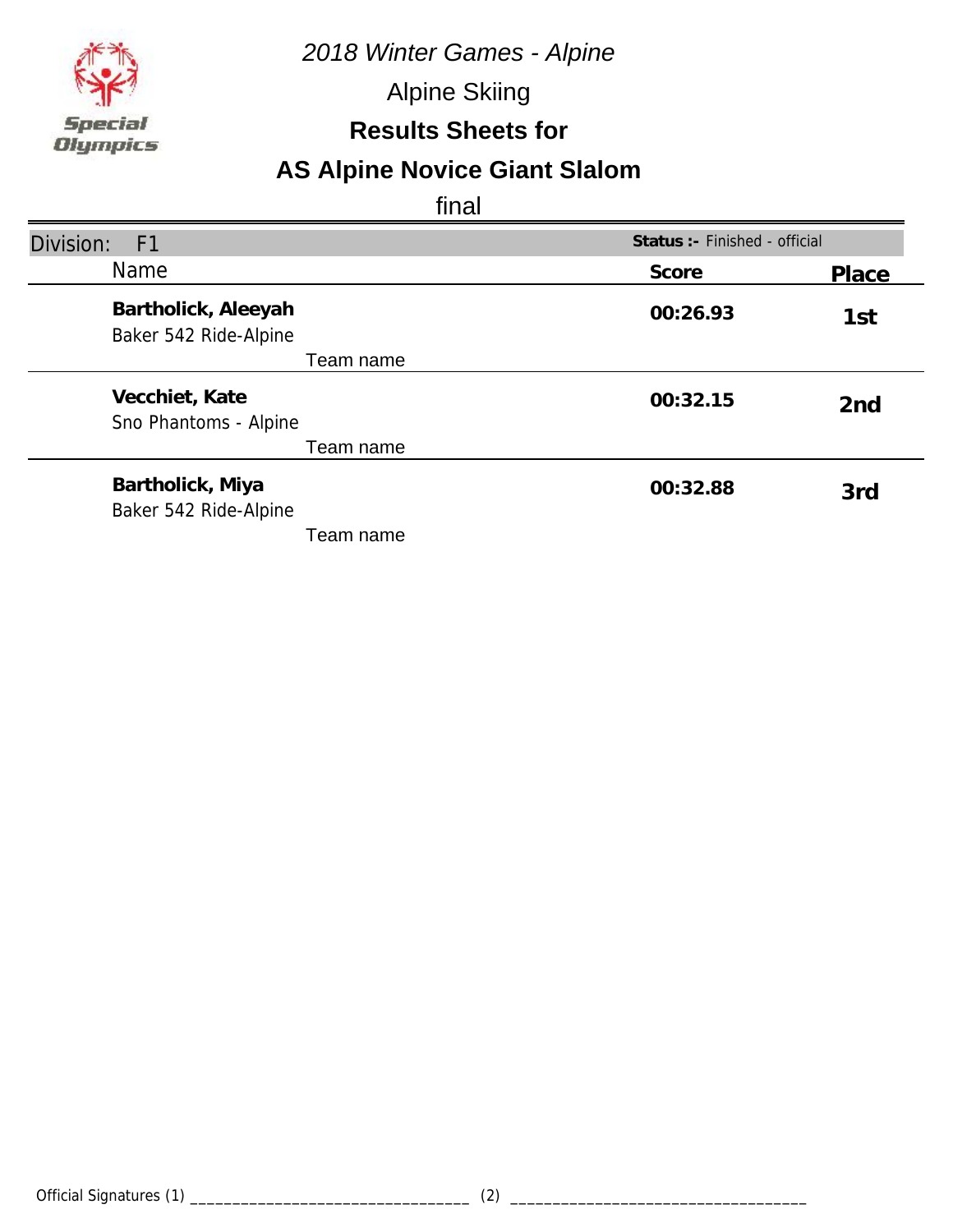*2018 Winter Games - Alpine*

Alpine Skiing

### **Results Sheets for**

# **AS Alpine Novice Giant Slalom**

| Division:<br>F <sub>2</sub>              |          | Status :- Finished - official |  |
|------------------------------------------|----------|-------------------------------|--|
| Name                                     | Score    | Place                         |  |
| Burrows, Grace<br>SkiHawks - Alpine      | 00:35.07 | 1st                           |  |
| Team name                                |          |                               |  |
| Rood, Claudia<br><b>Riverside Racers</b> | 00:35.07 | 1st                           |  |
| Team name                                |          |                               |  |
| Houn, Amy<br>Spokane Powderhounds        | 00:38.25 | 3rd                           |  |
| Team name                                |          |                               |  |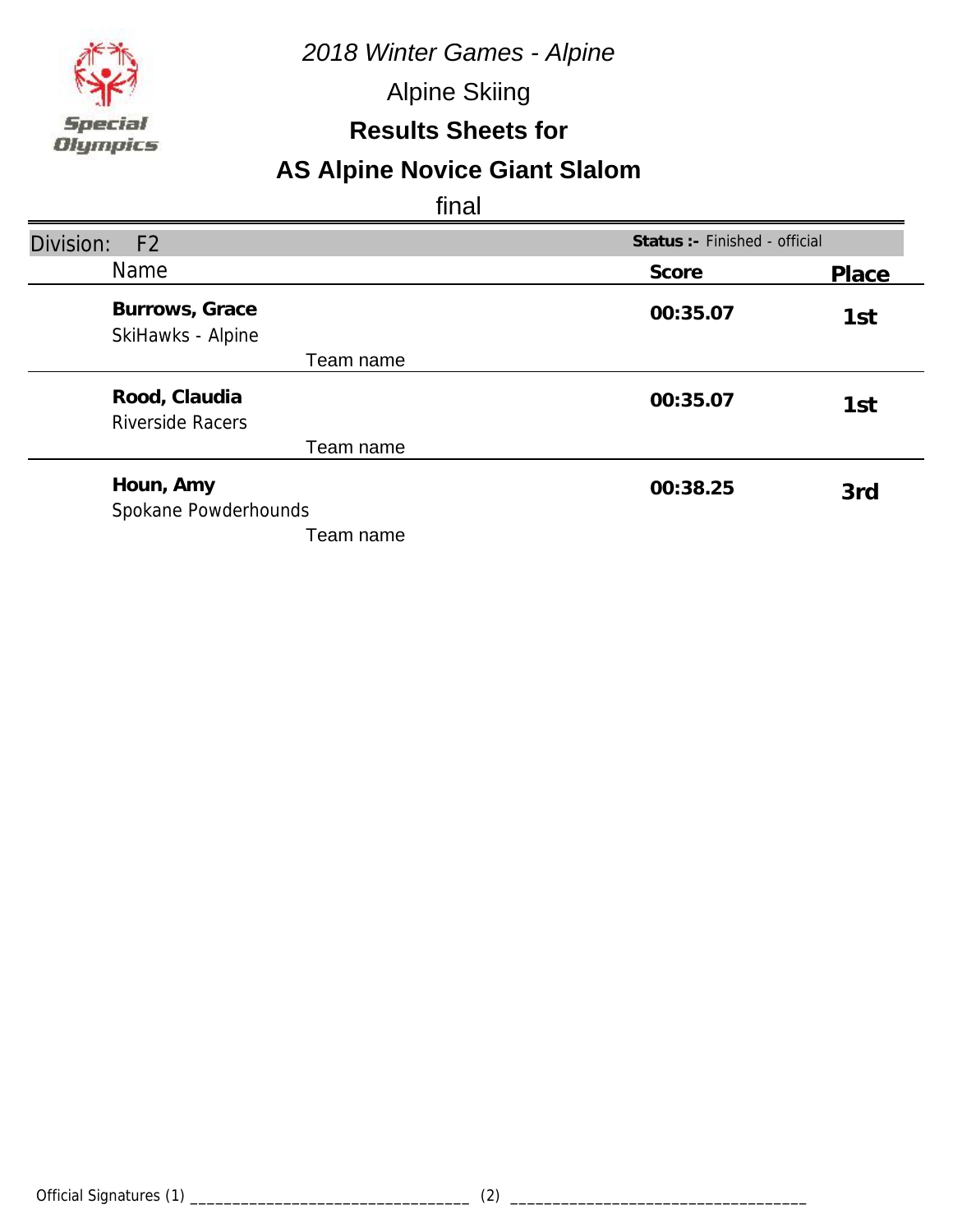*2018 Winter Games - Alpine*

Alpine Skiing

## **Results Sheets for**

# **AS Alpine Novice Giant Slalom**

| Division:<br>F <sub>3</sub>                        | Status :- Finished - official |                          |
|----------------------------------------------------|-------------------------------|--------------------------|
| Name                                               | Score                         | Place                    |
| McDonough, Mary<br>SkiHawks - Alpine               | 00:32.13                      | 1st                      |
| Team name                                          |                               |                          |
| Schell, Christina<br>Cascade Ridge Racers - Alpine | 00:37.69                      | 2 <sub>nd</sub>          |
| Team name                                          |                               |                          |
| Shagen, Carolyn E.<br>Spokane Powderhounds         | 00:48.65                      | 3rd                      |
| Team name                                          |                               |                          |
| Simpson, Nancy<br>SkiHawks - Alpine                |                               | $\mathsf{D}(\mathsf{C})$ |
| Team name                                          |                               |                          |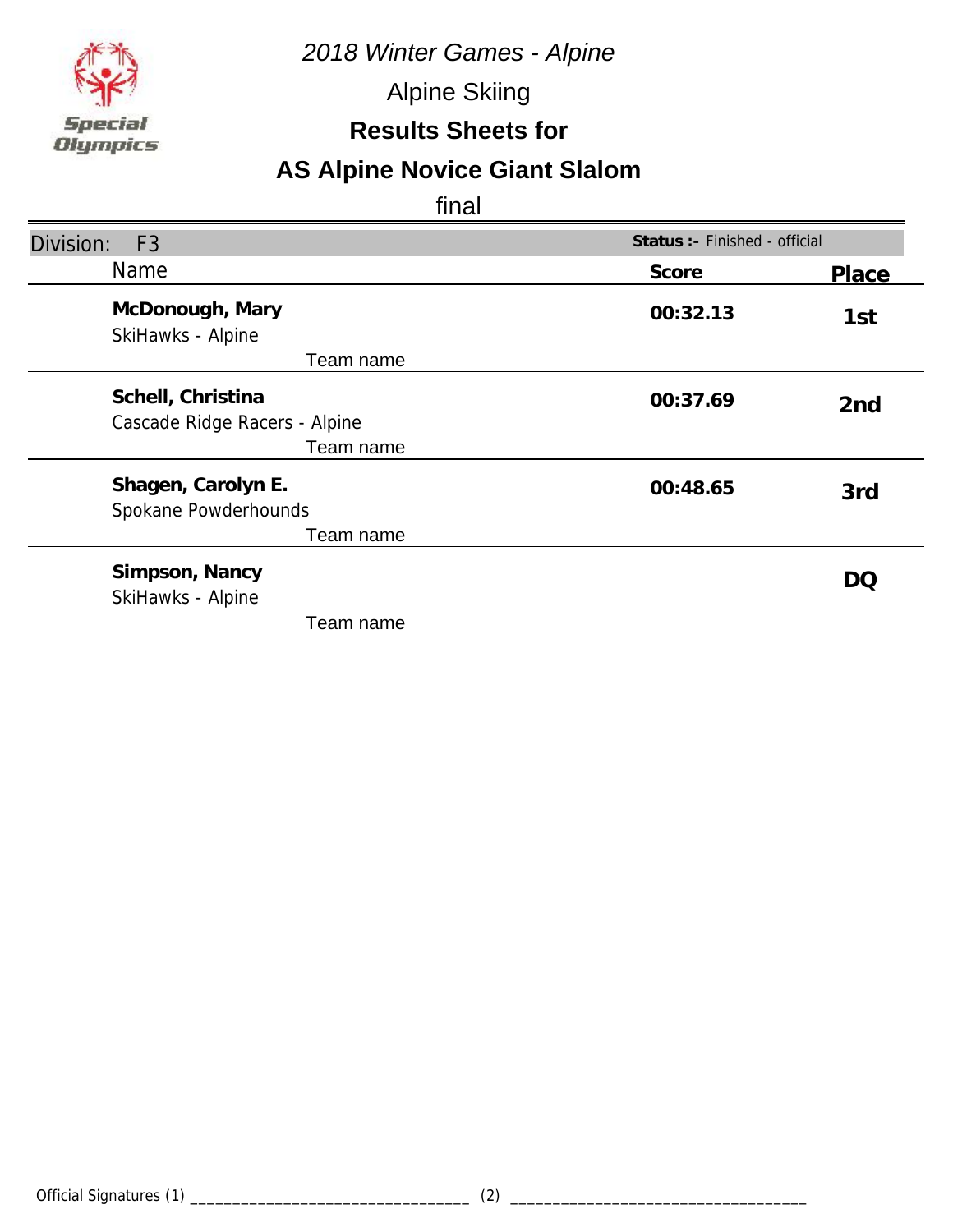*2018 Winter Games - Alpine*

Alpine Skiing

### **Results Sheets for**

# **AS Alpine Novice Giant Slalom**

| Division:<br>M1                             |           |          | Status :- Finished - official |  |
|---------------------------------------------|-----------|----------|-------------------------------|--|
| <b>Name</b>                                 |           | Score    | Place                         |  |
| Ennis, Robert<br>SkiHawks - Alpine          |           | 00:27.59 | 1st                           |  |
|                                             | Team name |          |                               |  |
| Richards, Coe P.<br><b>Bluewood Bombers</b> |           |          | DQ                            |  |
|                                             | Team name |          |                               |  |
| Strums, Carter<br>SkiHawks - Alpine         |           |          | DO                            |  |
|                                             | Team name |          |                               |  |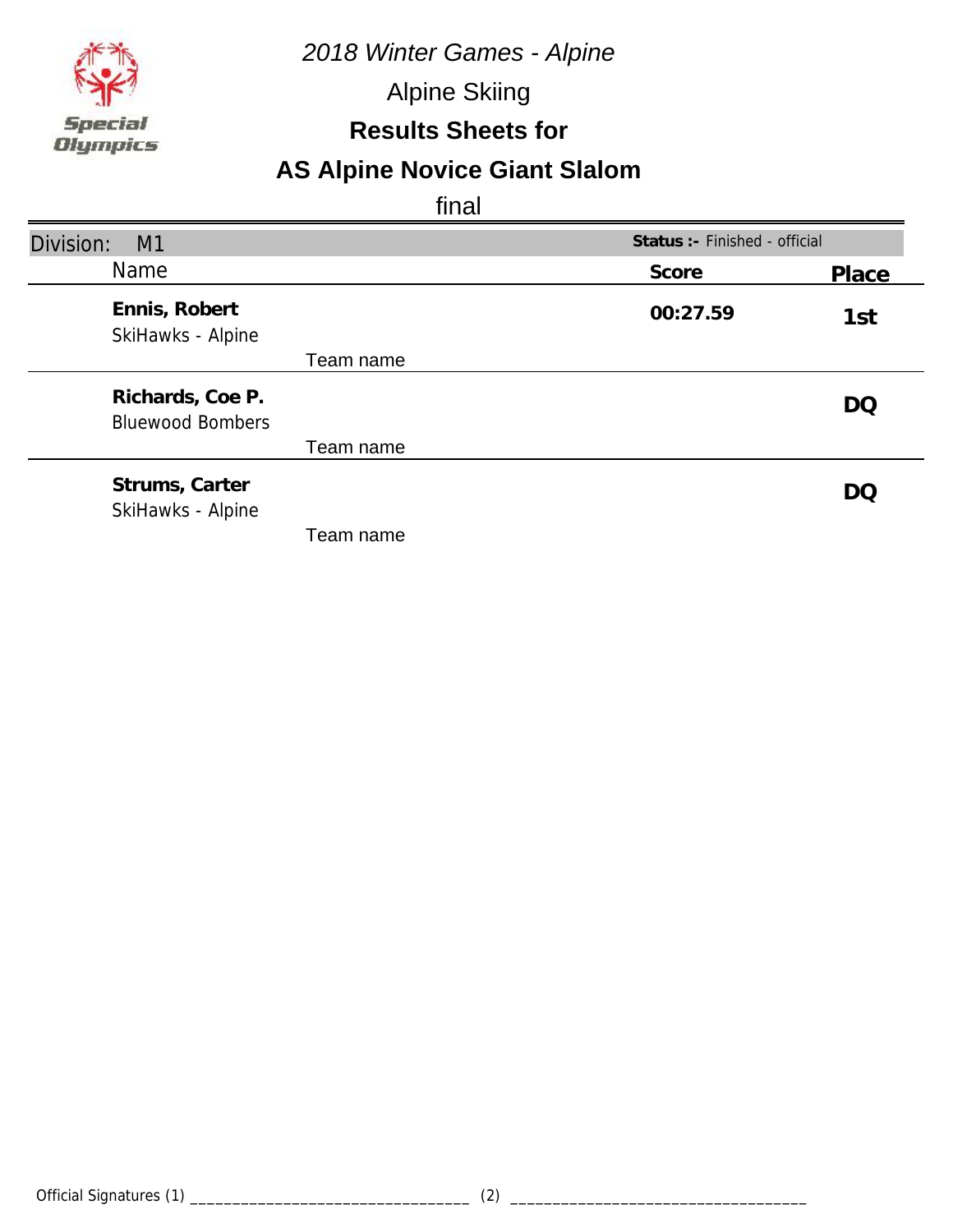

Alpine Skiing

### **Results Sheets for**

# **AS Alpine Novice Giant Slalom**

| Division:<br>M <sub>2</sub>            |          | Status :- Finished - official |  |
|----------------------------------------|----------|-------------------------------|--|
| Name                                   | Score    | Place                         |  |
| Storm, Kevin<br>SkiHawks - Alpine      | 00:31.32 | 1st                           |  |
| Team name                              |          |                               |  |
| Halbett, Gavin<br>SkiHawks - Alpine    | 00:33.97 | 2 <sub>nd</sub>               |  |
| Team name                              |          |                               |  |
| Donnelly, Jack<br>Spokane Powderhounds | 00:38.25 | 3rd                           |  |
| Team name                              |          |                               |  |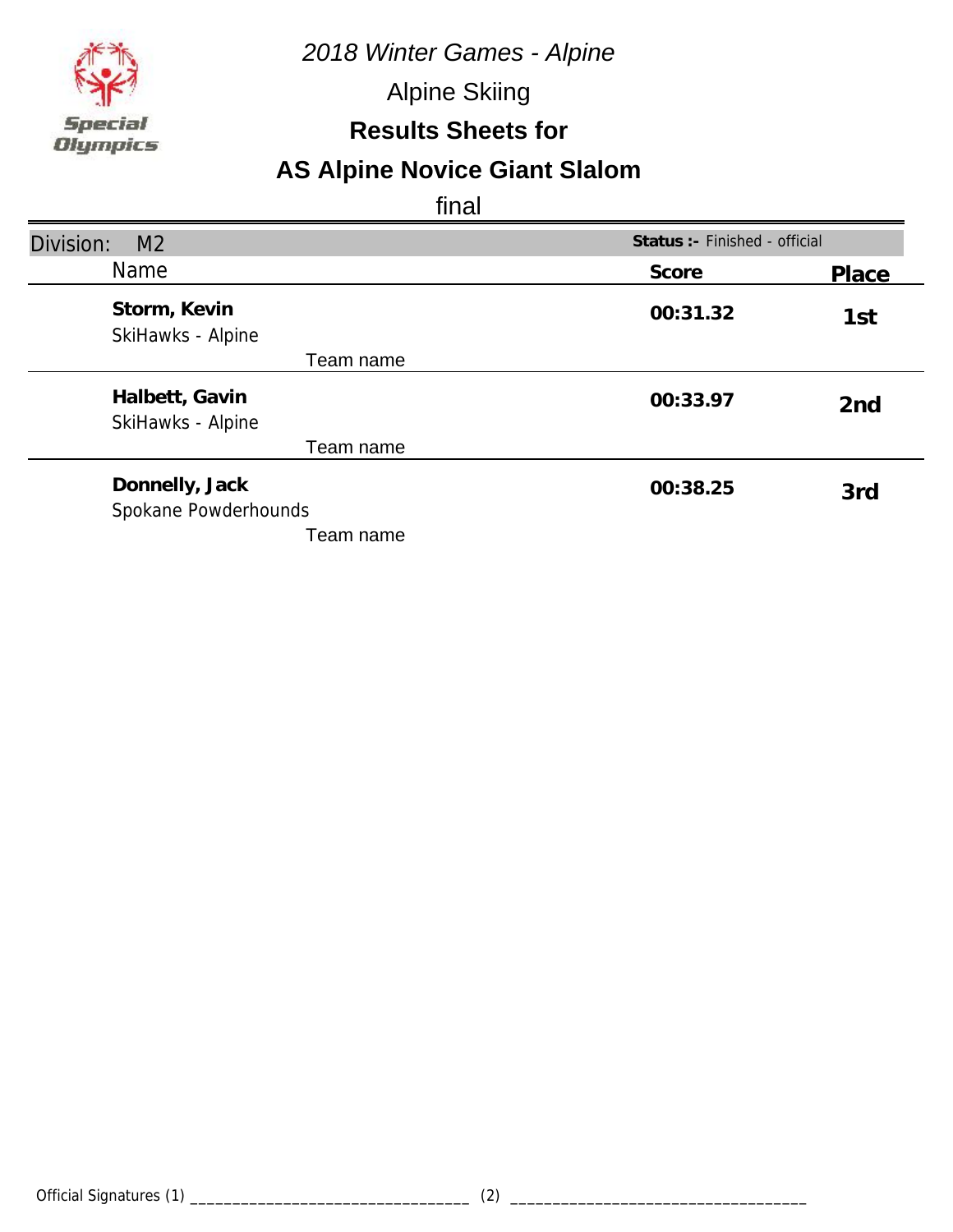*2018 Winter Games - Alpine*

Alpine Skiing

## **Results Sheets for**

# **AS Alpine Novice Giant Slalom**

| Division:<br>M <sub>3</sub>           | Status : - Finished - official |       |
|---------------------------------------|--------------------------------|-------|
| Name                                  | Score                          | Place |
| Wilson, Tyler<br>Spokane Powderhounds | 00:46.34                       | 1st   |
| Team name                             |                                |       |
| Shepard, Jeremiah                     |                                | DQ    |
| Spokane Powderhounds                  |                                |       |
| Team name                             |                                |       |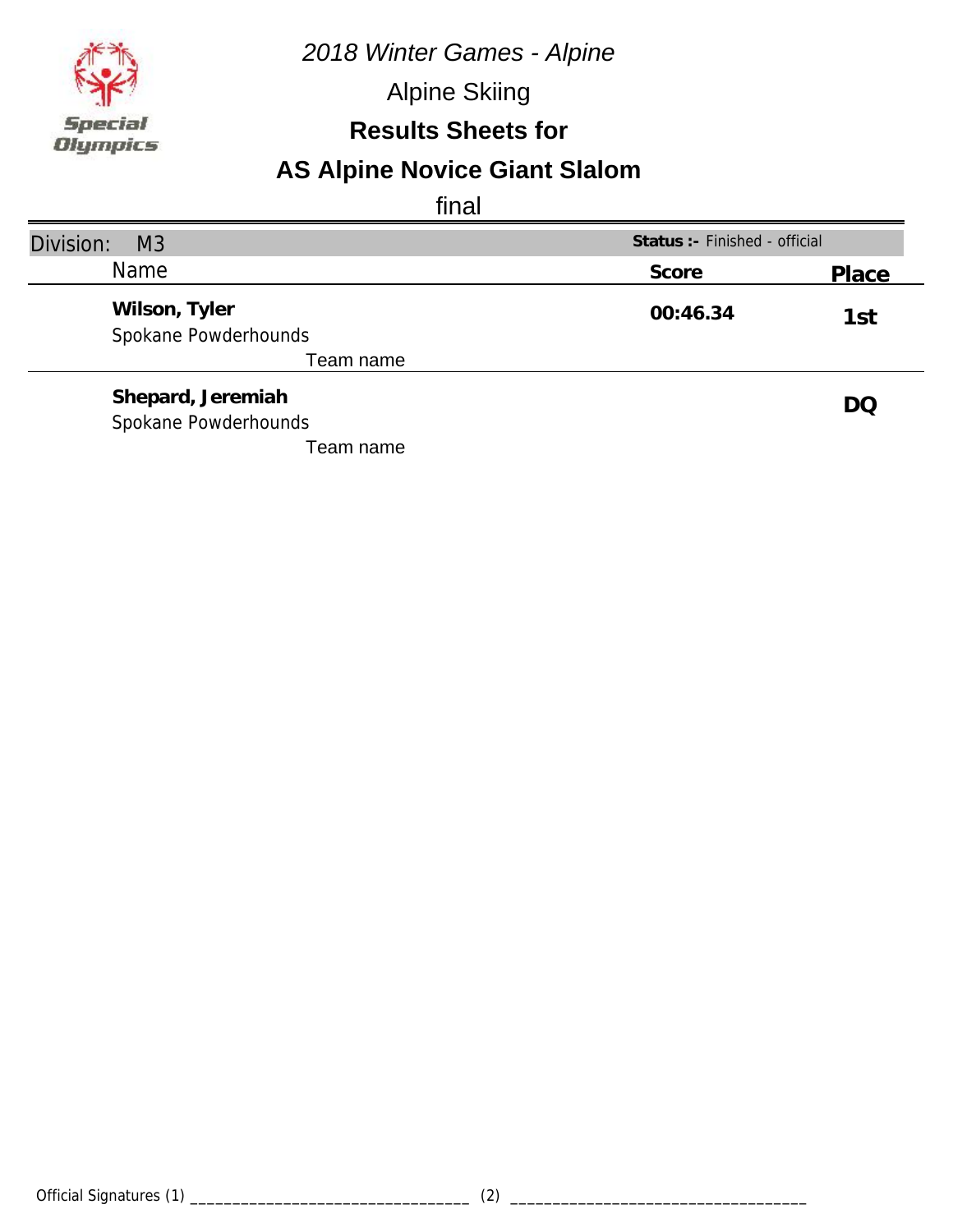

Alpine Skiing

## **Results Sheets for**

# **AS Alpine Novice Unified Giant Slalom**

| Division:<br>F <sub>1</sub>                                                    | Status : - Finished - official |                 |
|--------------------------------------------------------------------------------|--------------------------------|-----------------|
| <b>Name</b>                                                                    | Score                          | Place           |
| Fulbright, Andrea<br><b>Bluewood Bombers</b>                                   | 00:41.84                       | 1st             |
| Team name Bluewood Bombe                                                       |                                |                 |
| Potts, Karissa Ann<br><b>Bluewood Bombers</b>                                  | 00:23.79                       | 1st             |
| Team name Bluewood Bombe                                                       |                                |                 |
| Ahlberg, Jenice<br>Mission Ridge Mountain Lions                                | 00:26.62                       | 2 <sub>nd</sub> |
| Team name Mission Ridge Te                                                     |                                |                 |
| McIrvin, Jillian<br>Mission Ridge Mountain Lions<br>Team name Mission Ridge Te | 00:41.31                       | 2 <sub>nd</sub> |